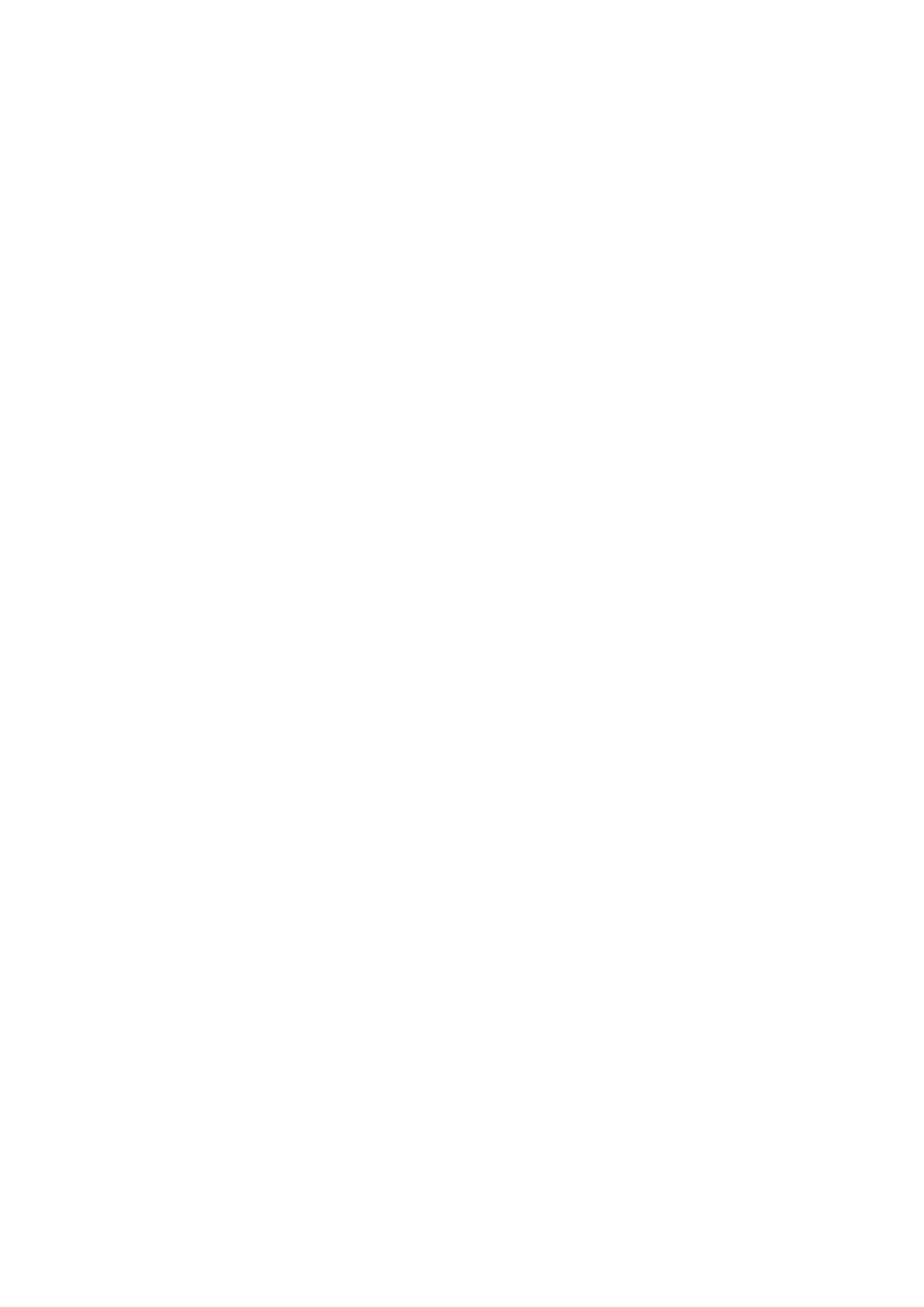### Henry Purcell  $(1659 - 1695)$

## Four Anthems

| I was glad                        |    |
|-----------------------------------|----|
| O God, the King of glory          | 15 |
| O God, thou art my God            | 19 |
| Remember, not, Lord, our offences | 6  |

*Editorial Procedure*

Original written pitch and note values.

Beaming has been modernised.

Occasional cautionary accidentals (printed small) and suggestions for trills (in square brackets) have been added.

Organ parts are entirely editorial and may be modified / elaborated as desired.

*Paul Walton, Bristol, May 2006*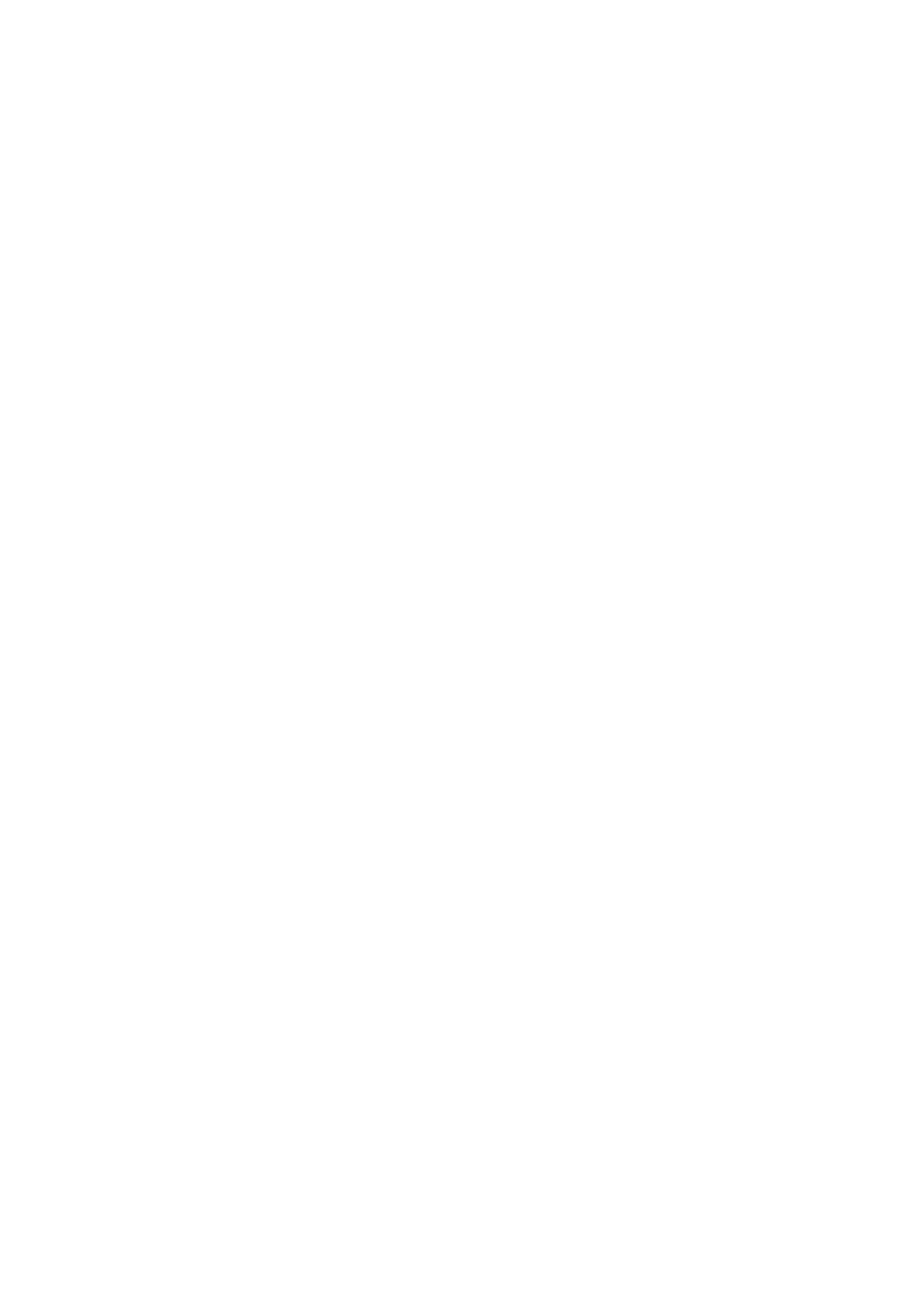3<br>K  $\frac{3}{2}$ <u>3</u>  $\frac{3}{2}$ <u>3</u>  $\frac{3}{2}$ <u>3</u>  $\frac{3}{2}$ <u>ង្គ</u>  $\frac{3}{2}$ ង្គ ž <u>3</u> Treble I Treble II Alto Tenor Bass Organ ŕ ľ  $\left\langle \right\vert$  $6^{\frac{1}{2}}$ I  $\overline{P}$ was  $\overline{P}$ glad,  $\bullet$ was  $\overline{\mathbf{e}}$ glad ŕ  $5 - 5$  $\sqrt{1-\beta}$  $\sum_{i=1}^{n}$ when they r  $\overline{P}$ said  $\widehat{\mathbf{H}}$ ₹ un Ō. to  $\overline{\phantom{0}}$ -  $\frac{\sqrt{2}}{2}$ . I  $\overline{\mathbf{a}}$ was  $\frac{1}{2}$ glad,  $\overline{\bullet}$ was ᆉ glad  $\dot{\mathbf{5}}$  $\sqrt{1-\frac{1}{2}}$  $\frac{1}{\sqrt{1-\frac{1}{2}}}$  $\sum_{i=1}^{n}$ when they  $\bullet$  $\overline{\phantom{0}}$ said  $\widehat{\cdot}$ ₹ un  $\overline{J}$ . to  $\overline{\phantom{0}}$ -  $\frac{\sqrt{2}}{2}$ . I  $\overline{z}$ was  $\overline{\partial}$ glad ₹  $\overline{B}$  $\overline{\phantom{a}}$ . h  $\cdot$   $\cdot$  $\begin{array}{c|c}\n\phi & \phi\n\end{array}$ when they  $\overline{\phantom{0}}$  $\overline{\mathbb{P}}$ said  $\overline{d}$ un  $\frac{1}{\sigma}$ to  $\overline{\phantom{a}}$ -  $\Phi$   $\frac{4}{2}$  -I  $\overline{d}$ was  $\frac{1}{2}$ glad,  $\overline{d}$ I  $\overline{P}$ was  $\overline{P}$ glad  $\overbrace{\mathbf{0}}$ . when they  $\overline{\phantom{0}}$  $\frac{1}{2}$ said  $\frac{1}{2}$ un-to  $\overline{\phantom{0}}$  $\overline{d}$ 9∺3 -I  $\exists$ was  $\overline{d}$ glad, ρ I ρ was ρ glad,  $\bullet$ was  $\overline{d}$ glad when  $\overline{d}$  $\frac{1}{2}$ they said  $\overline{\phantom{0}}$  $\overline{a}$ un  $\frac{1}{2}$ to  $\overline{\phantom{0}}$ -  $\frac{2}{9}$   $\frac{1}{2}$   $\frac{1}{3}$ ट्ट्रे <u>s s</u> ₫  $\frac{1}{2}$  8  $\frac{1}{2}$ ₫  $\frac{1}{8}$  $\frac{3}{8}$   $\frac{2}{8}$ g  $\begin{array}{c|cc} & 8 & & \text{g} \ & 8 & & \text{g} \end{array}$ ₫ ₫ \$ \$ ₫ g<br>P  $\frac{1}{2}$  $\frac{3}{6}$ .  $\overline{\phantom{a}}$  $\frac{1}{\epsilon}$  $9: \frac{2}{2}$  .  $\begin{array}{|c|c|c|c|c|}\n\hline\n\text{~~} & \text{\large $\rho$} & \text{\large $\phi$} & \text{\large $\phi$} \\\hline\n\text{~~} & \text{\large $\rho$} & \text{\large $\phi$} & \text{\large $\phi$} & \text{\large $\phi$} \\\hline\n\end{array}$  $\begin{array}{ccc} \circ & \circ \\ \circ & \circ \end{array}$  $\circ$   $\overrightarrow{\hspace{1cm}}$ 



#### Psalm 122: 1, 4 - 7 Henry Purcell *Anthem for the Coronation of James II (1685)* **I was glad**

3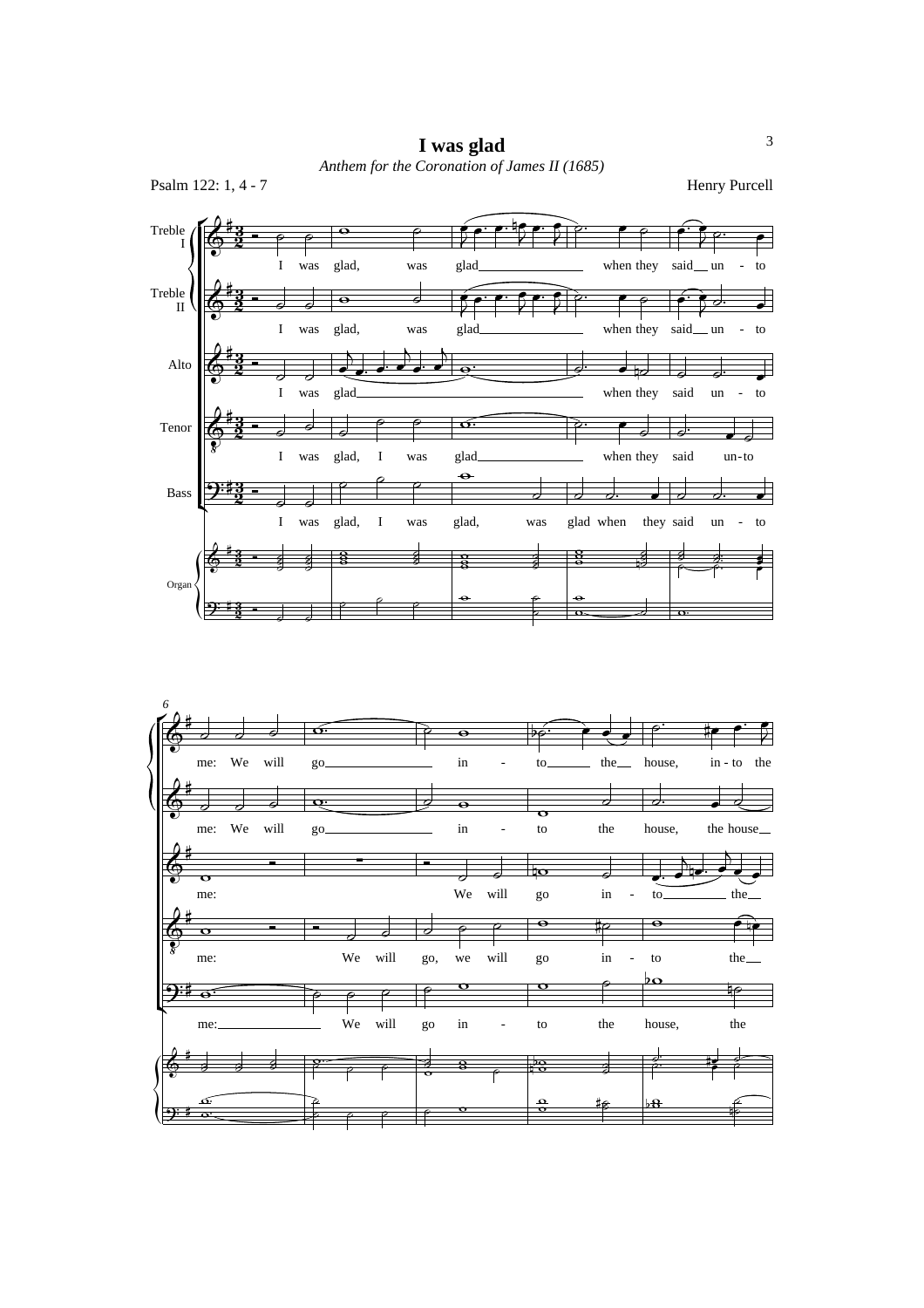

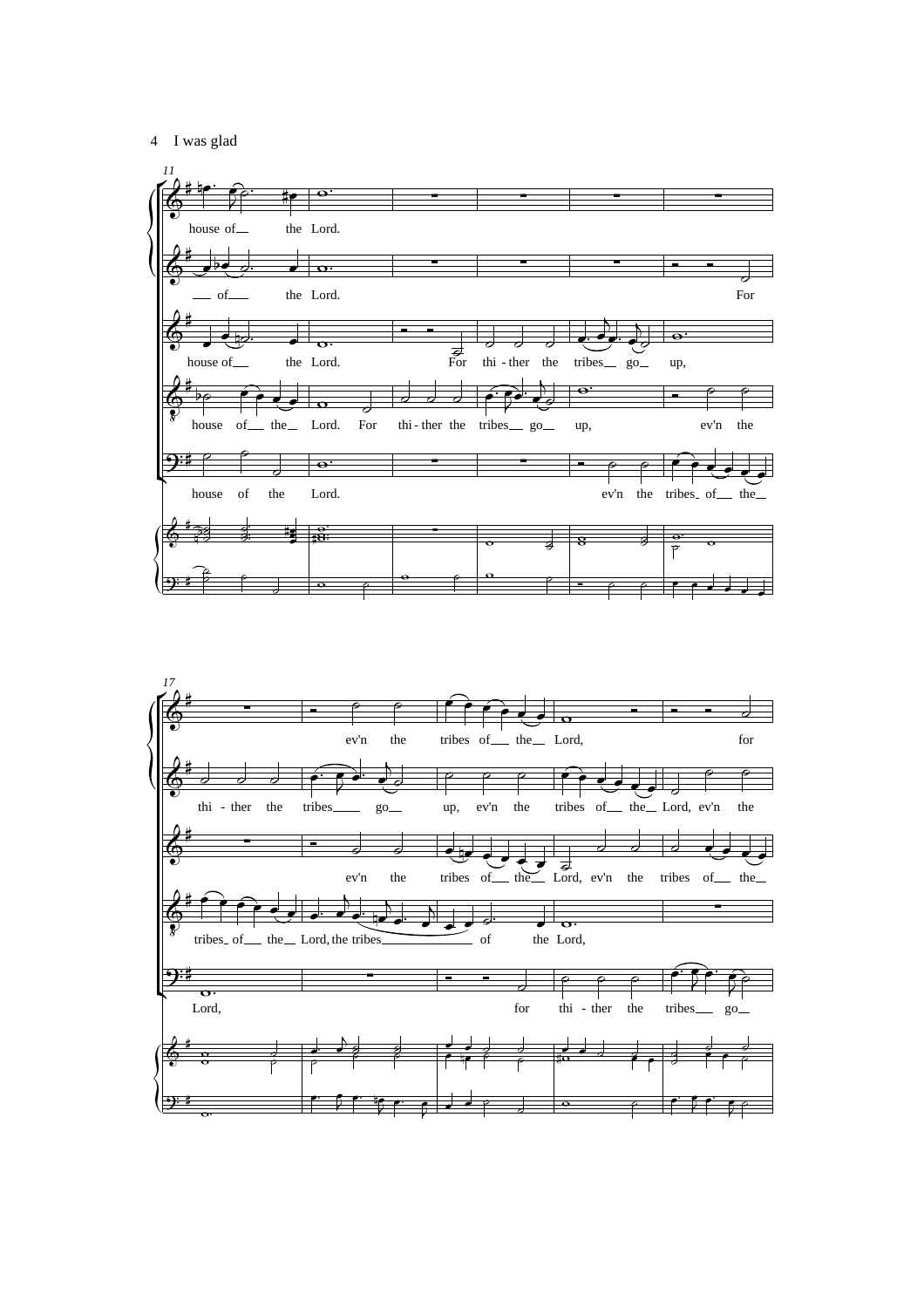

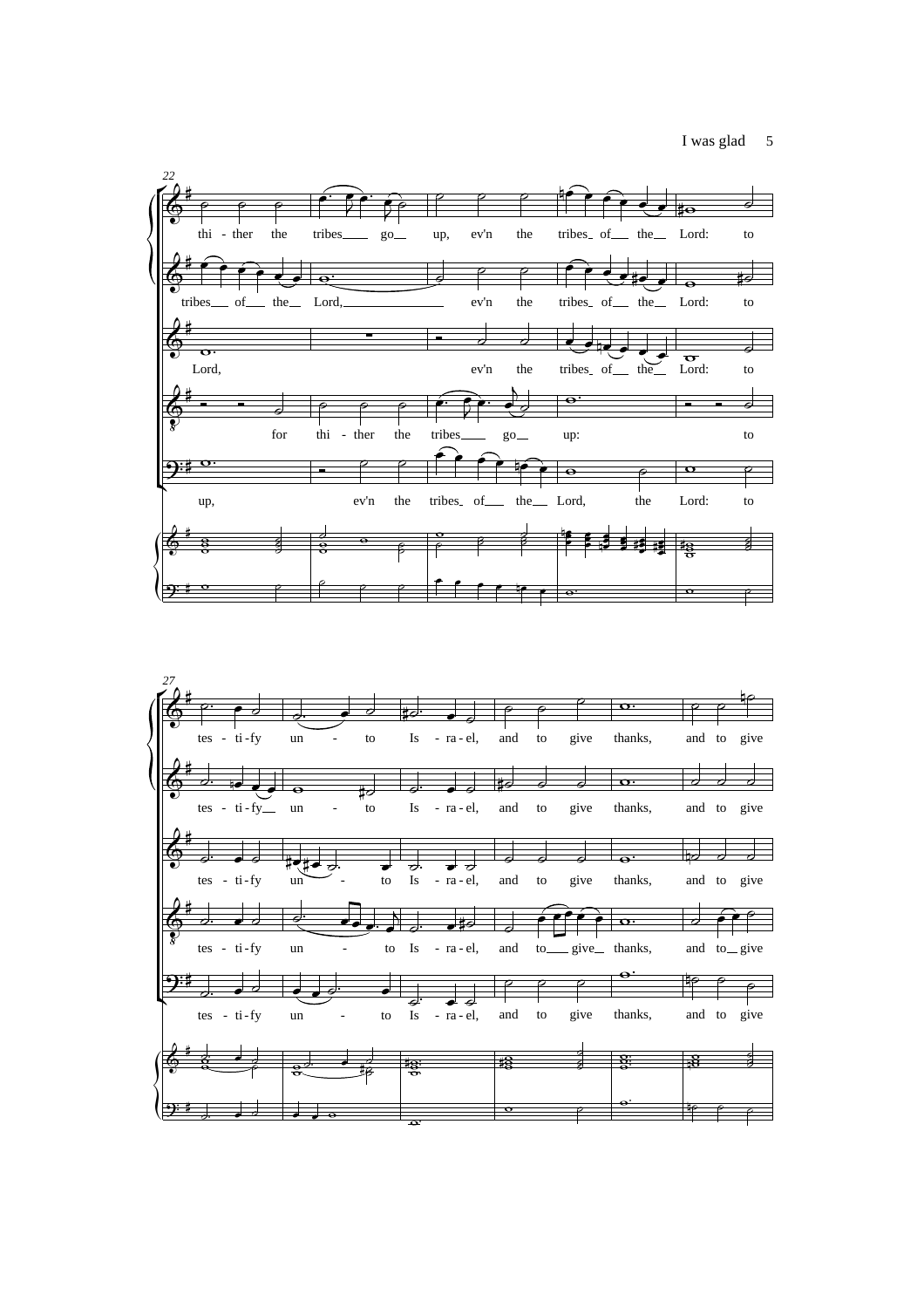

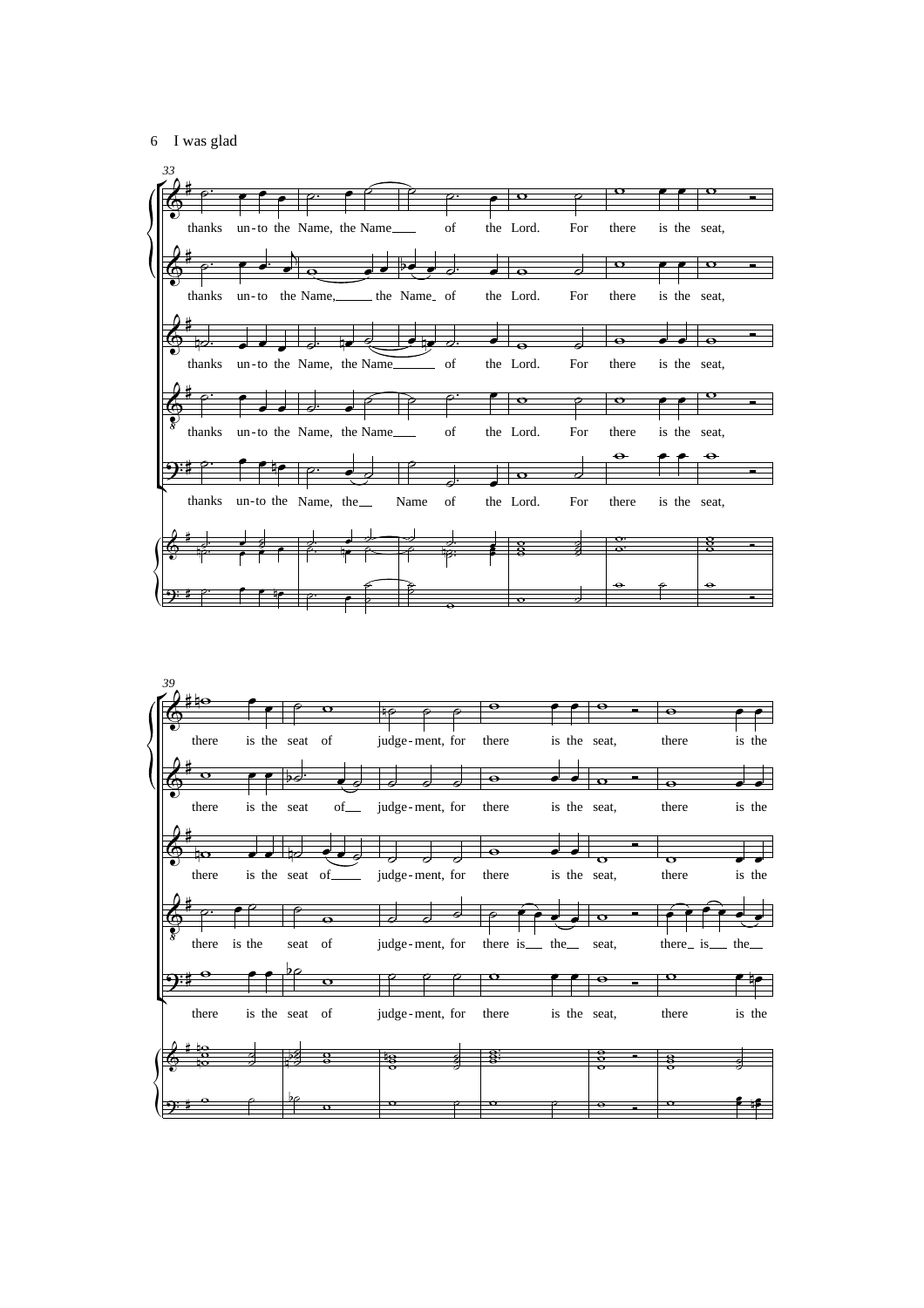

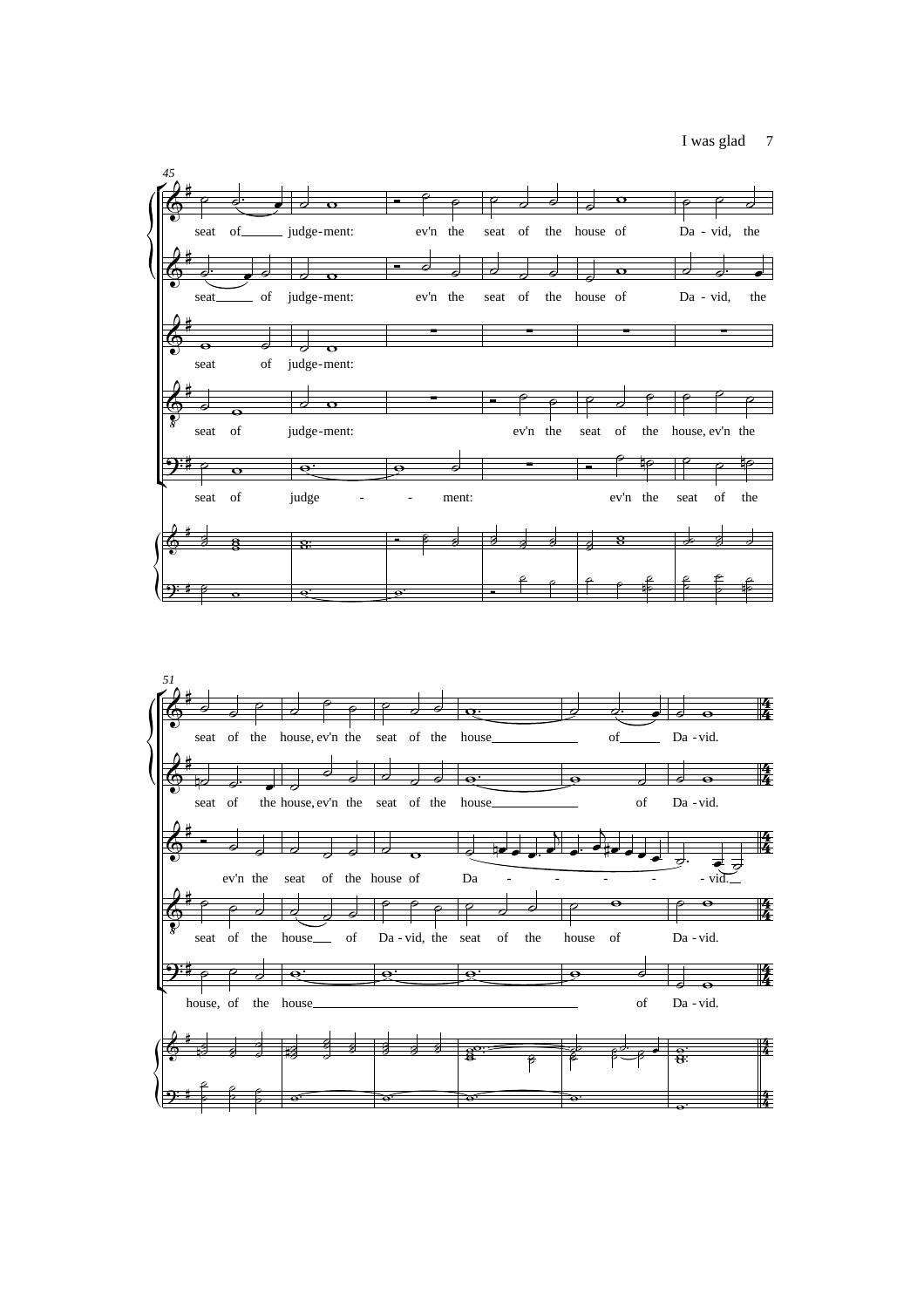

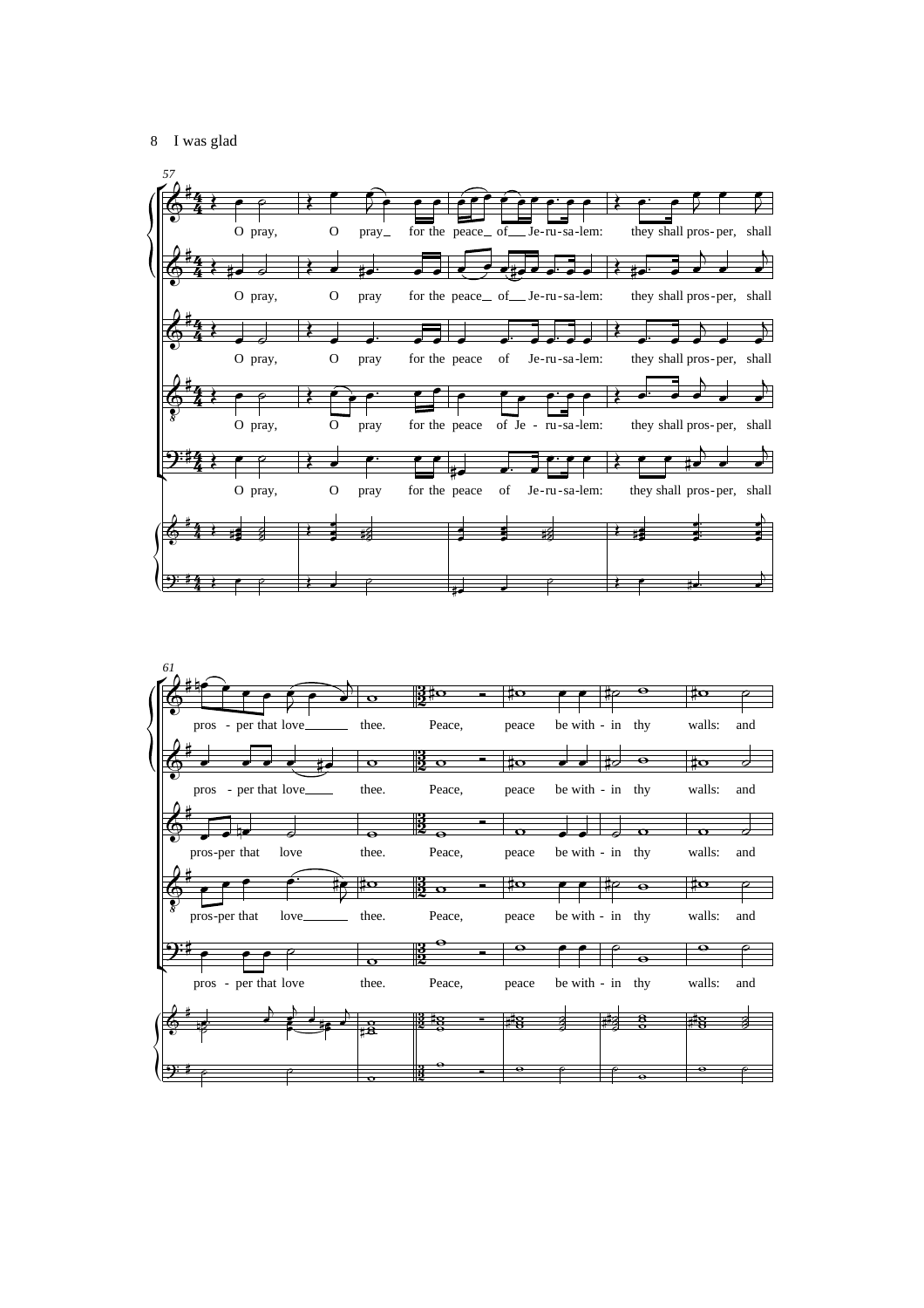

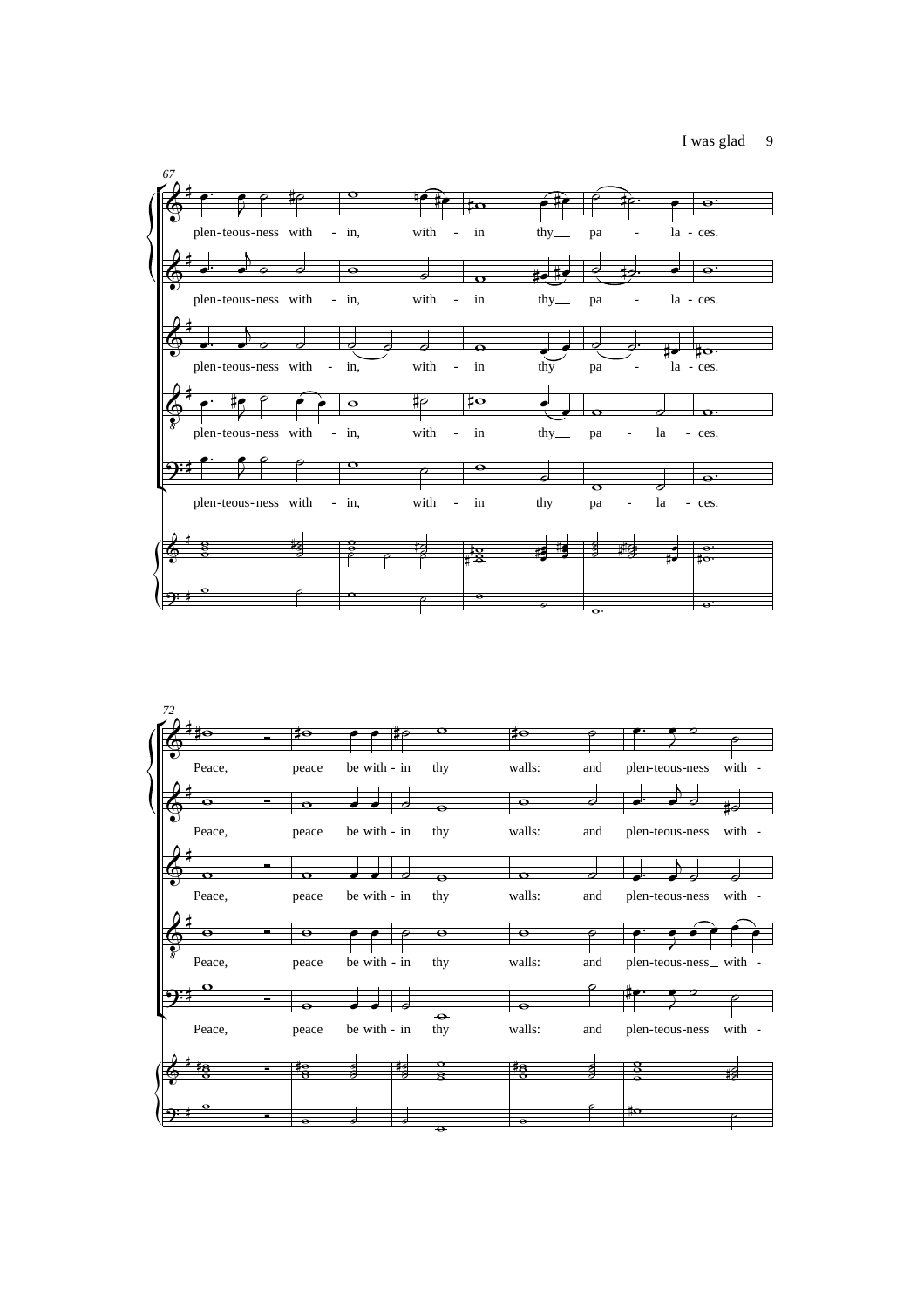10 I was glad



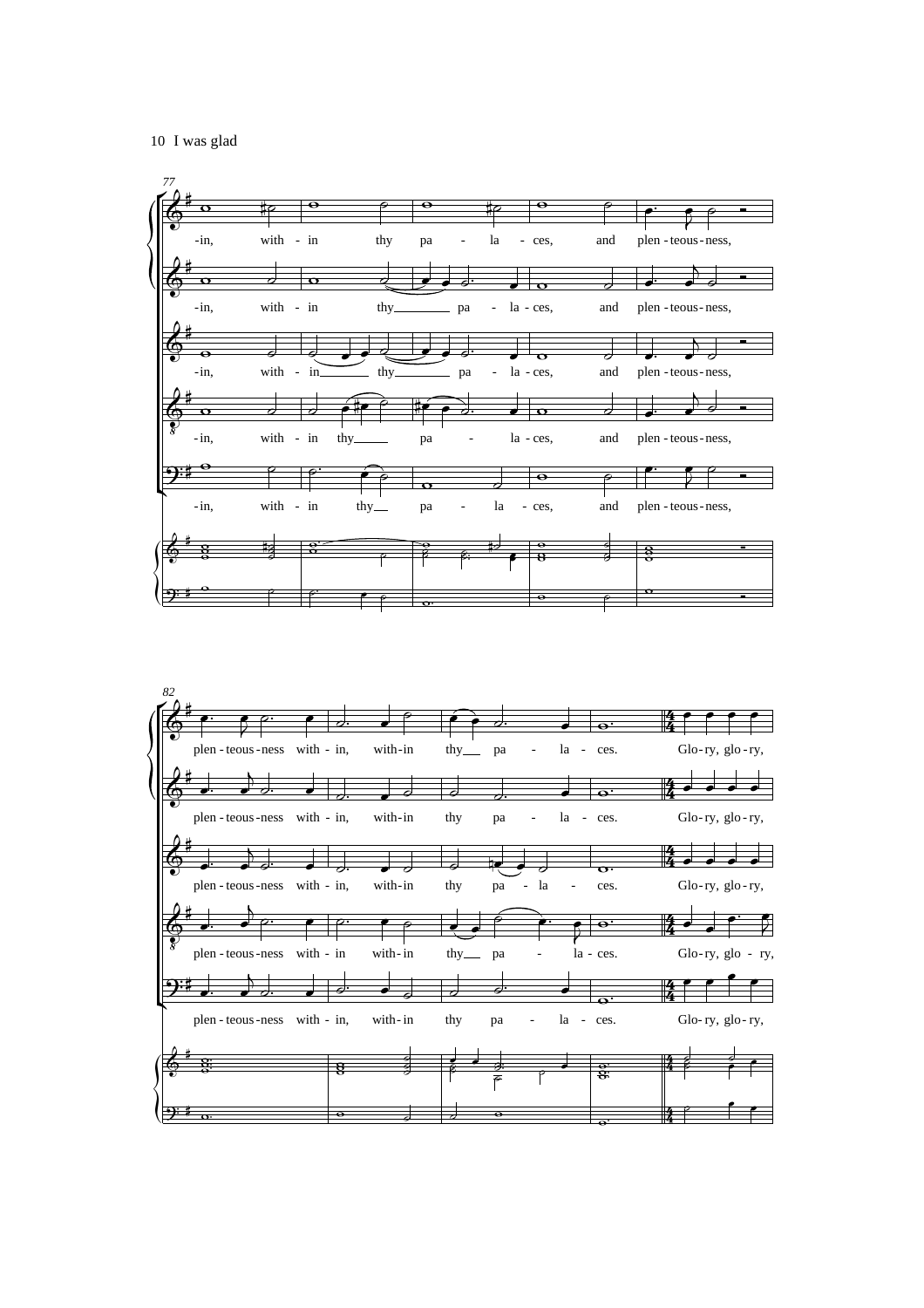

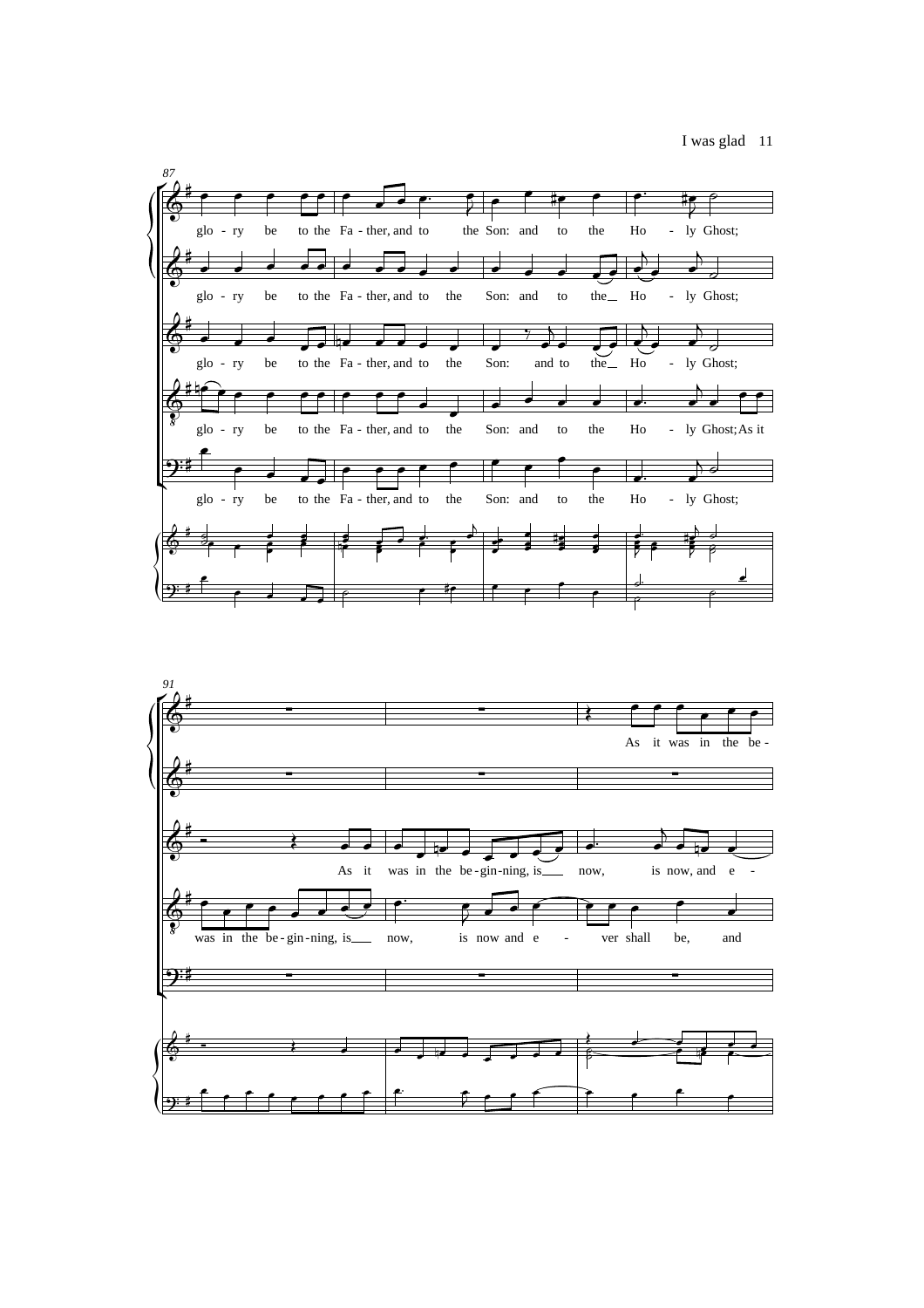12 I was glad



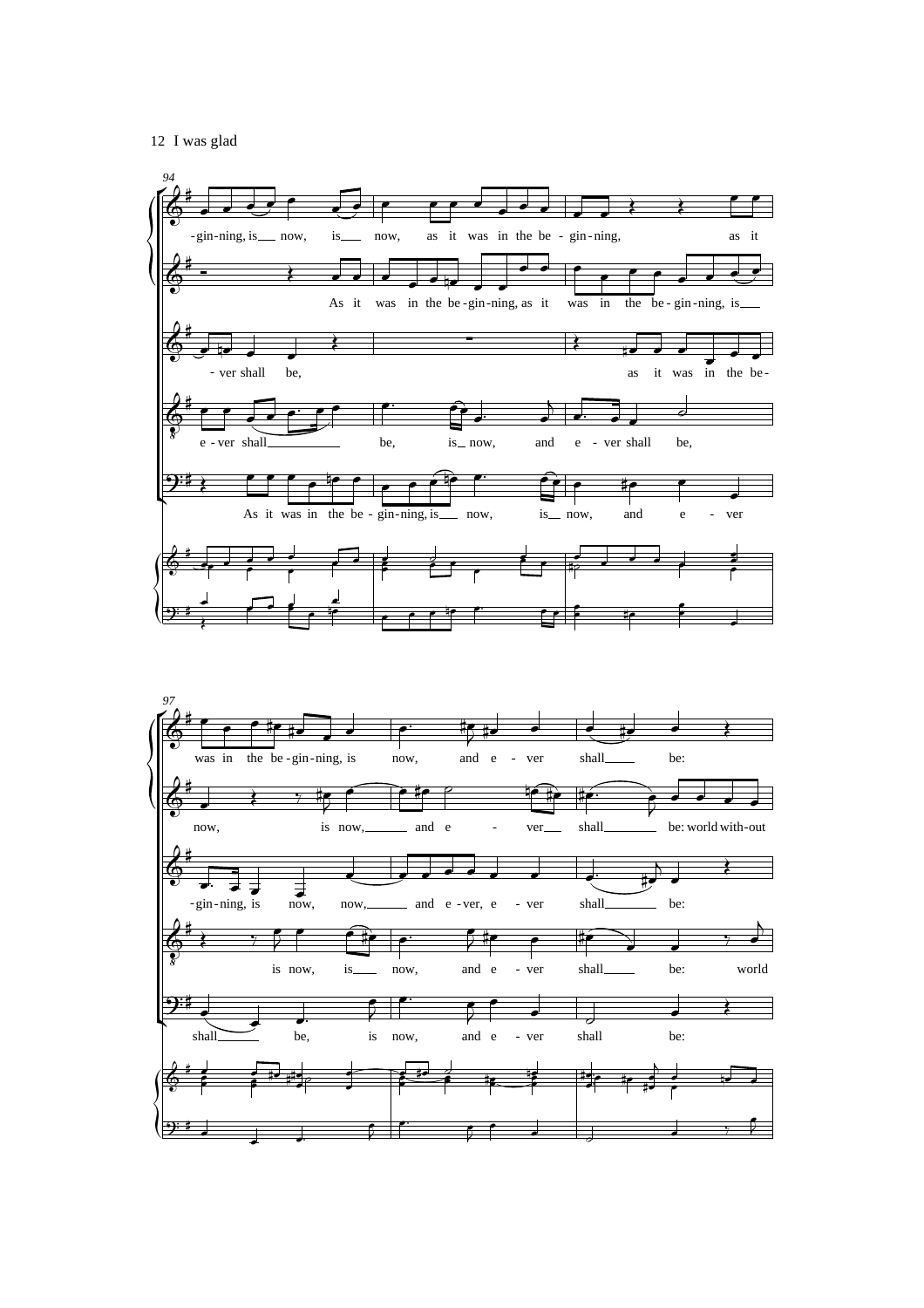

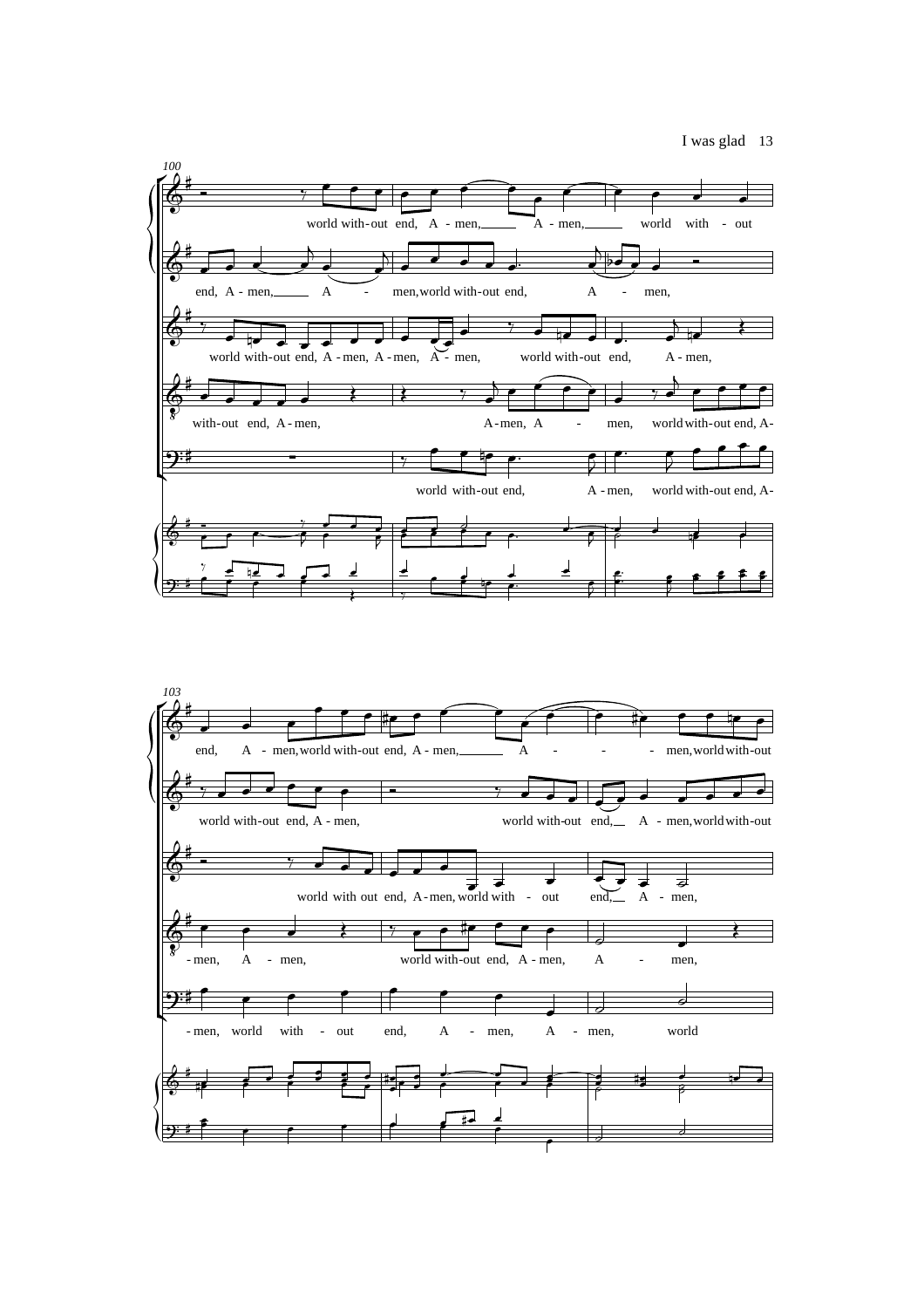14 I was glad



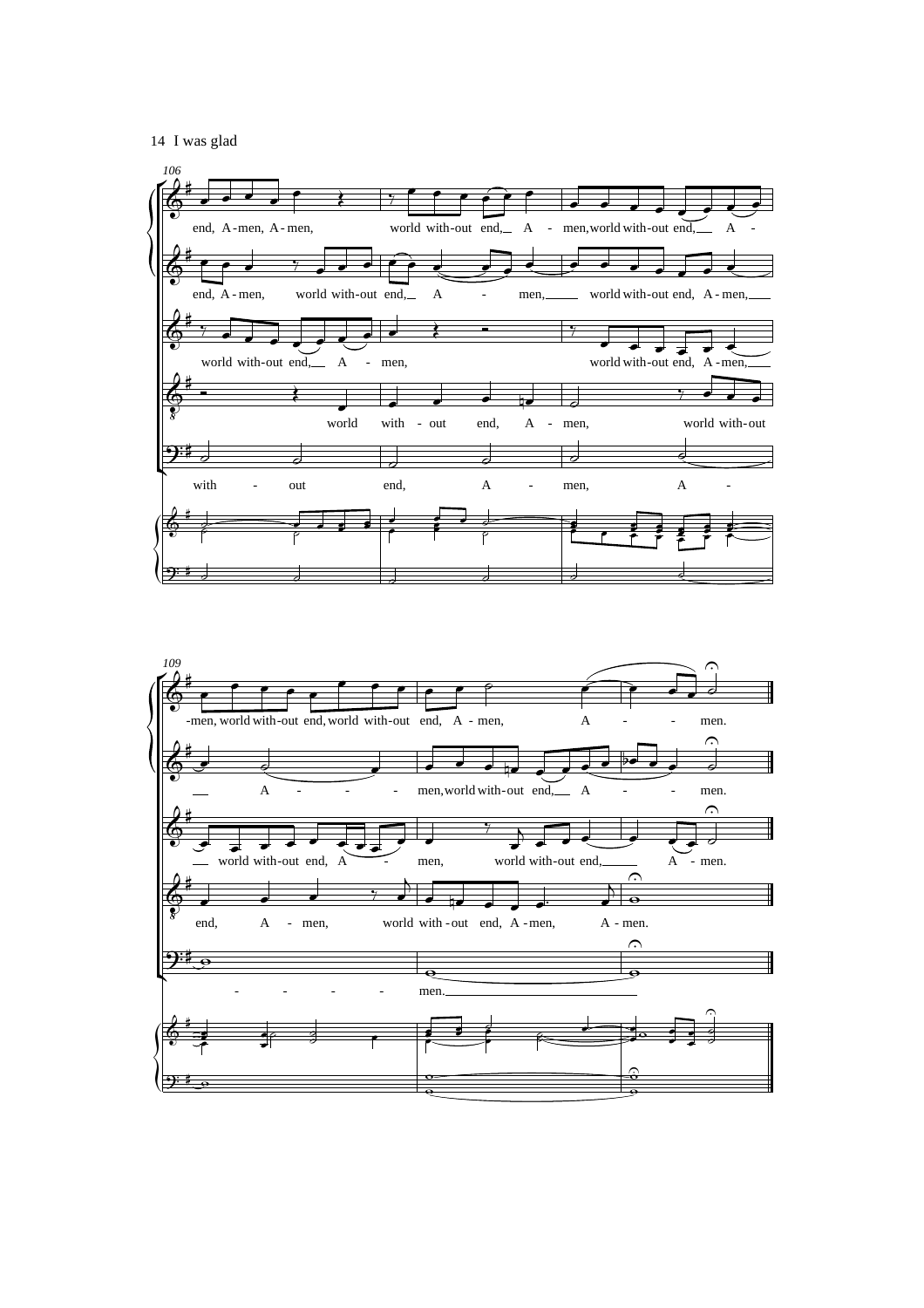Collect for the Sunday after Ascension Henry Purcell



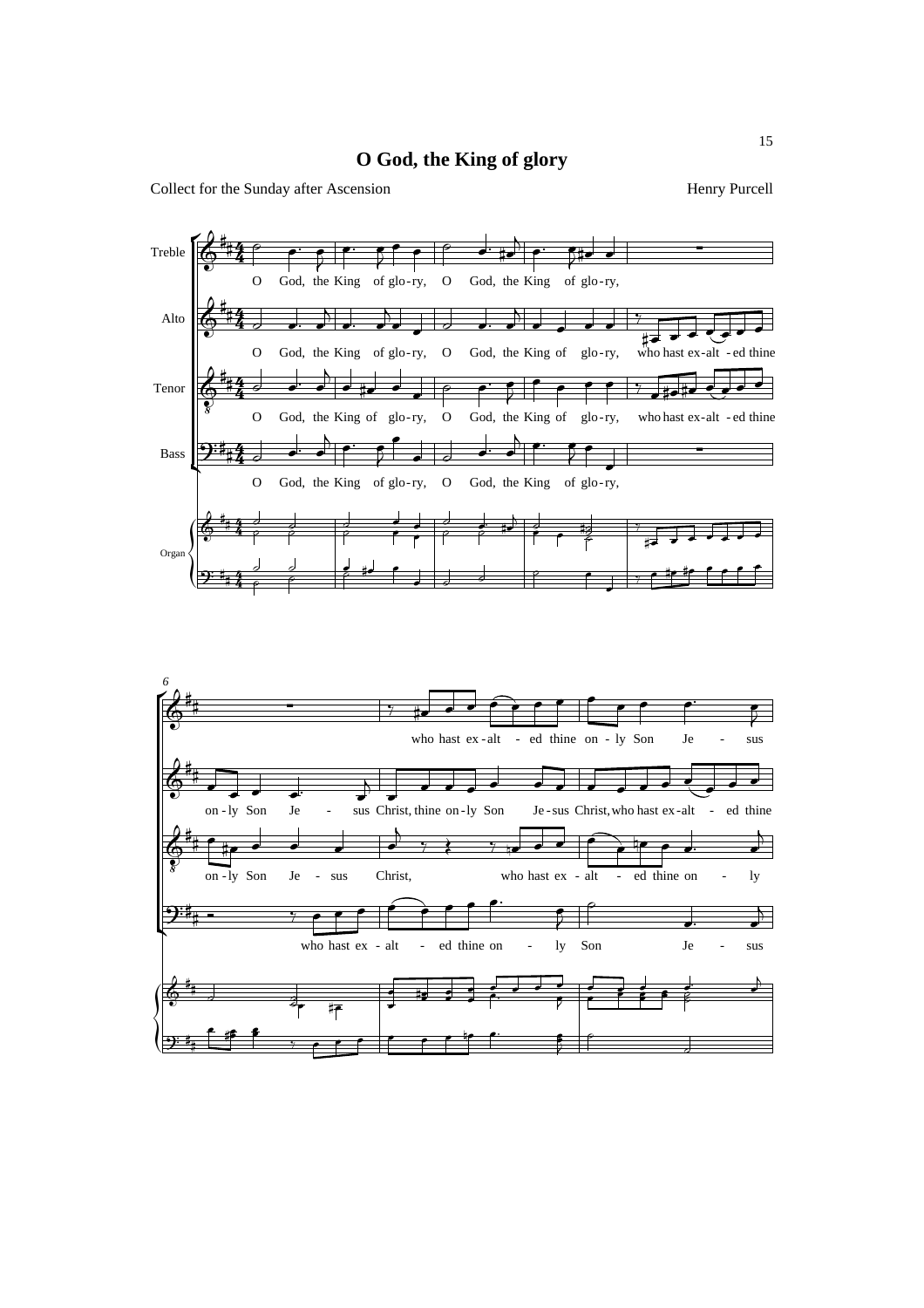16 O God, the King of glory



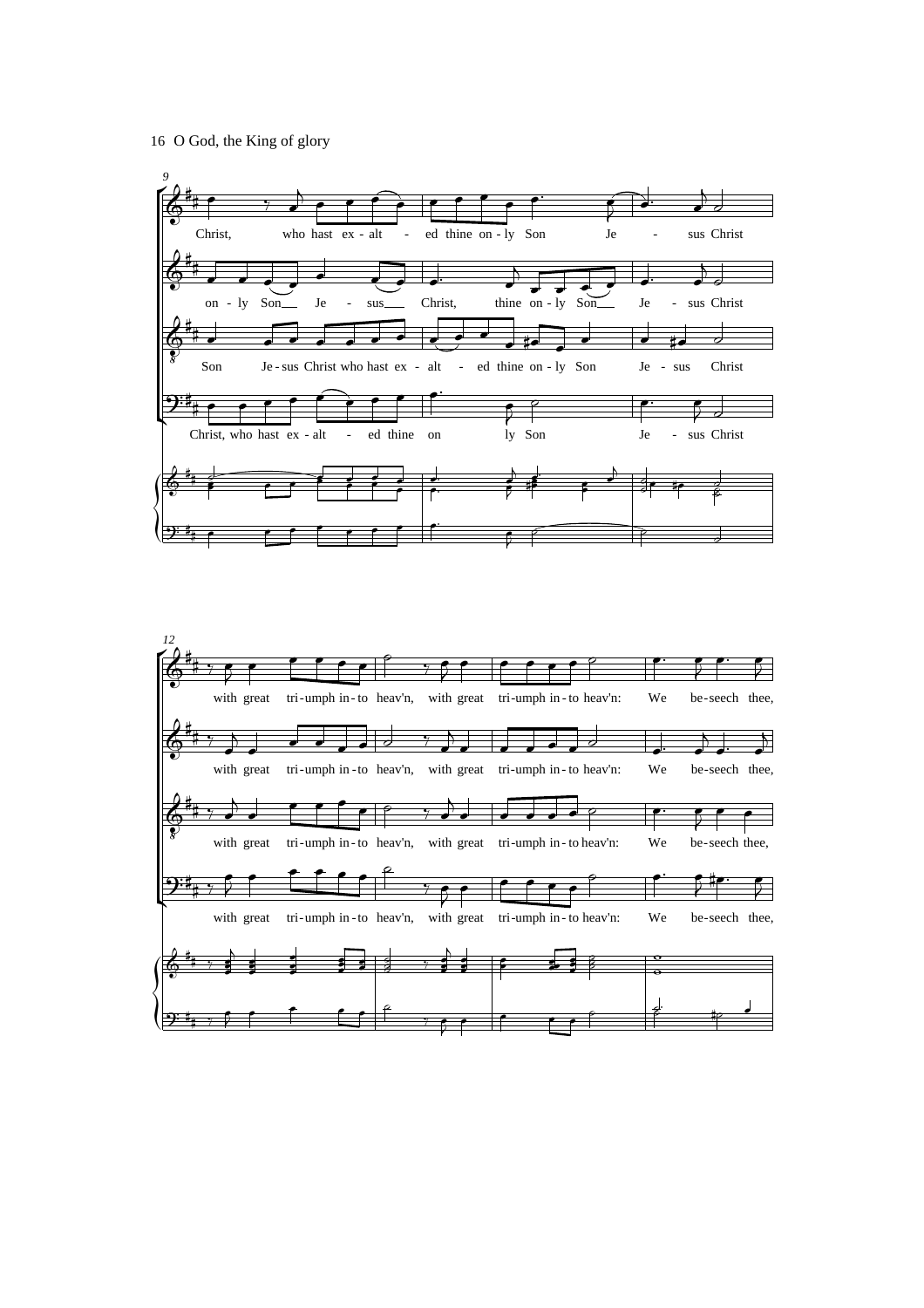

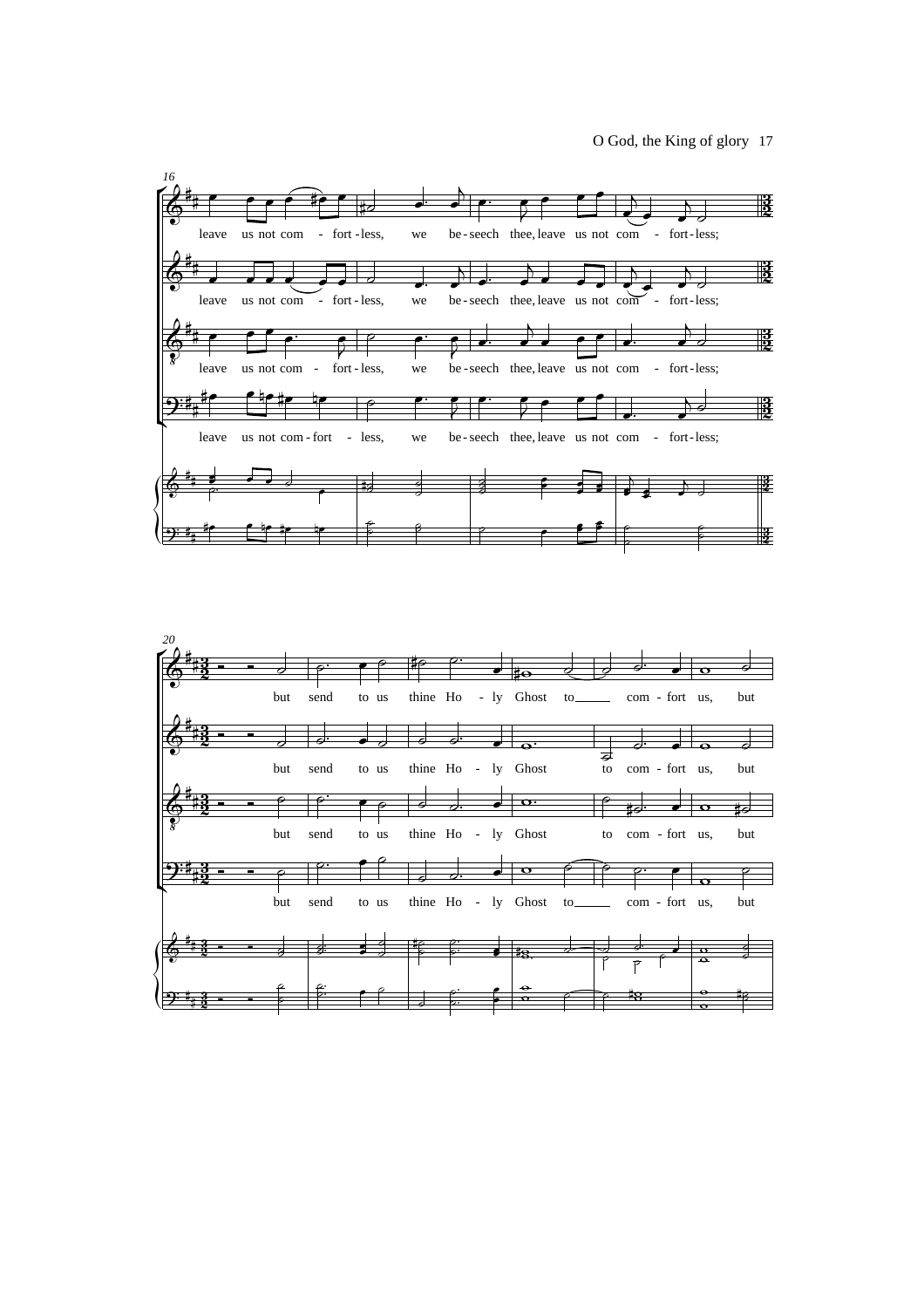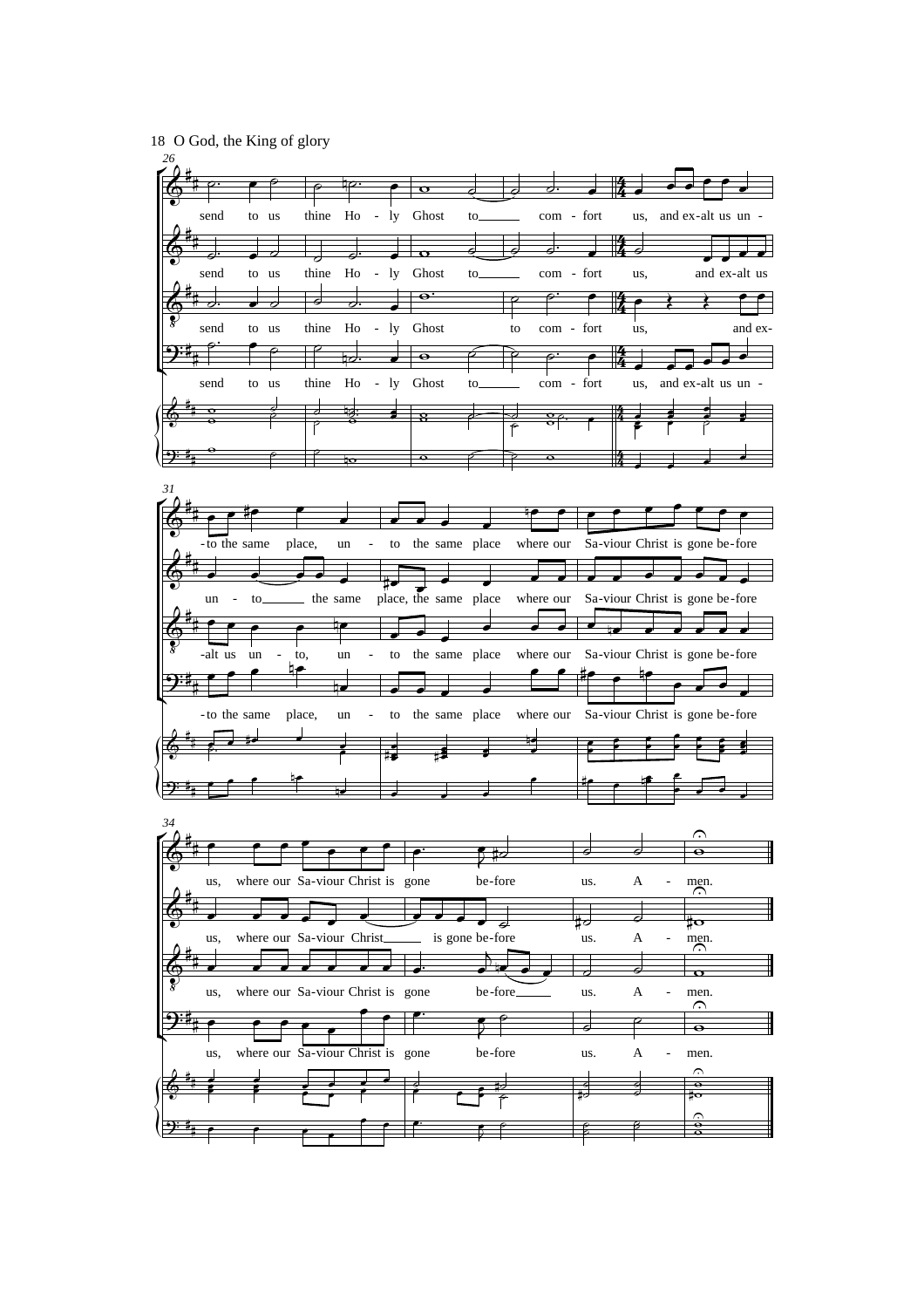

19

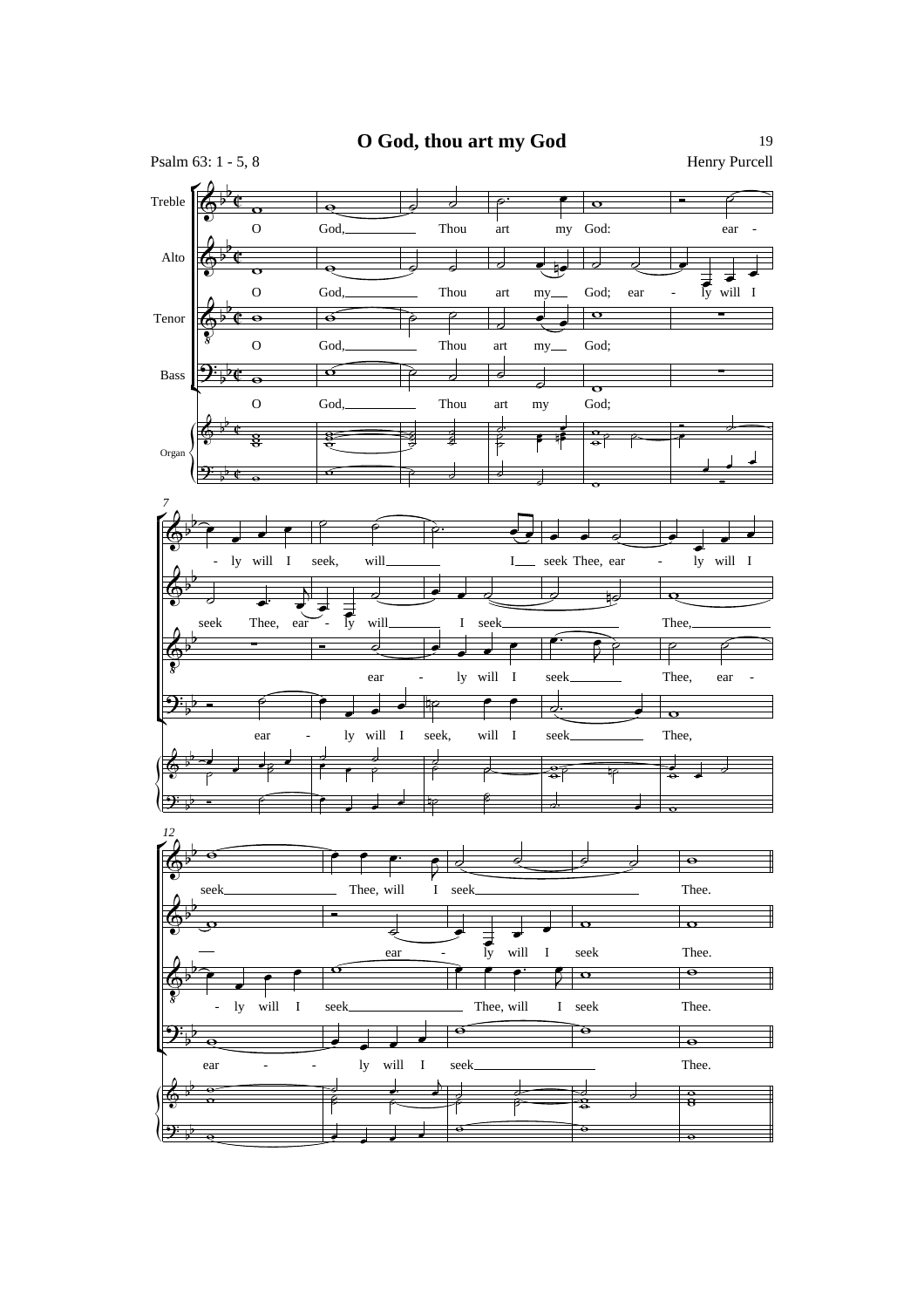



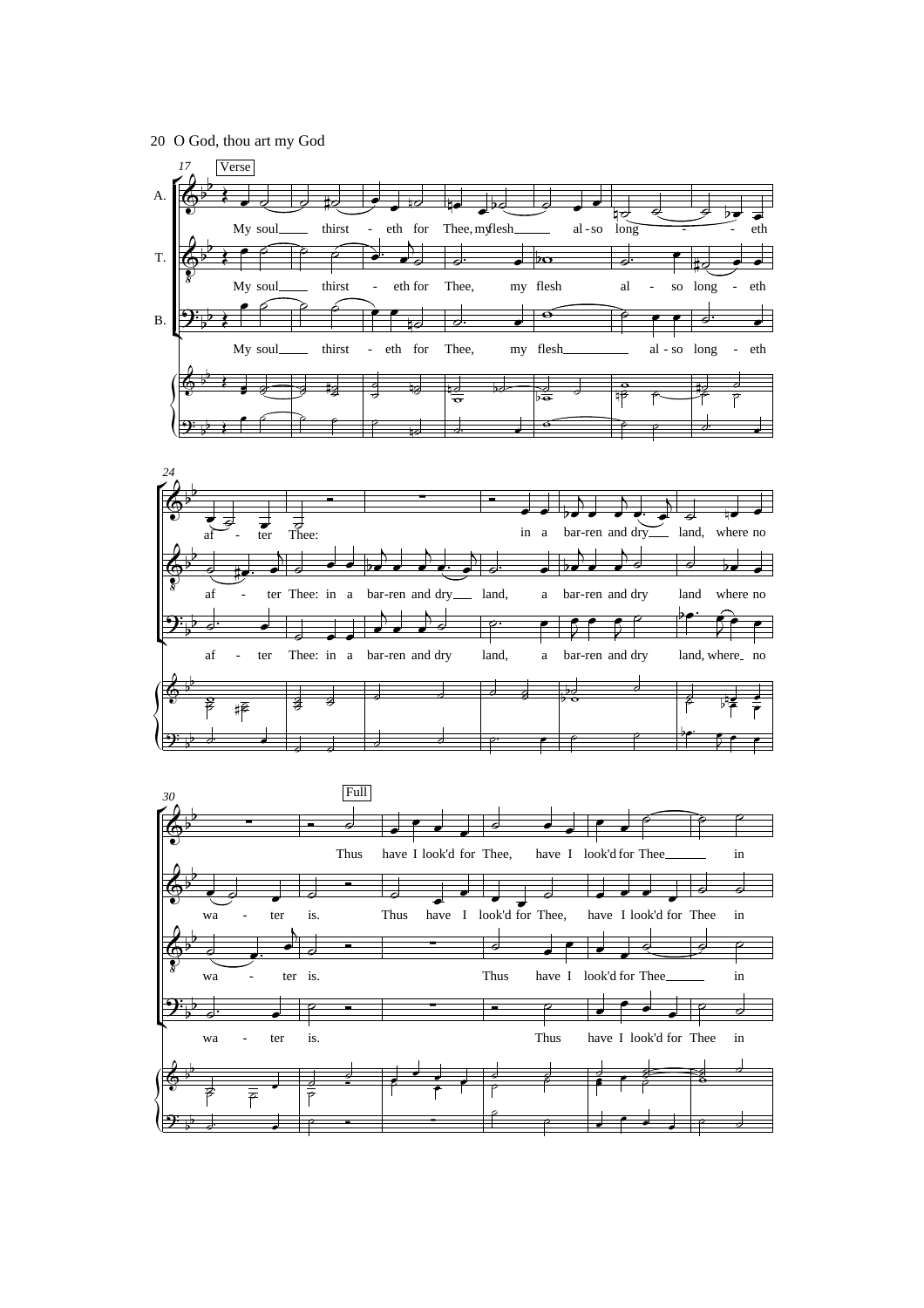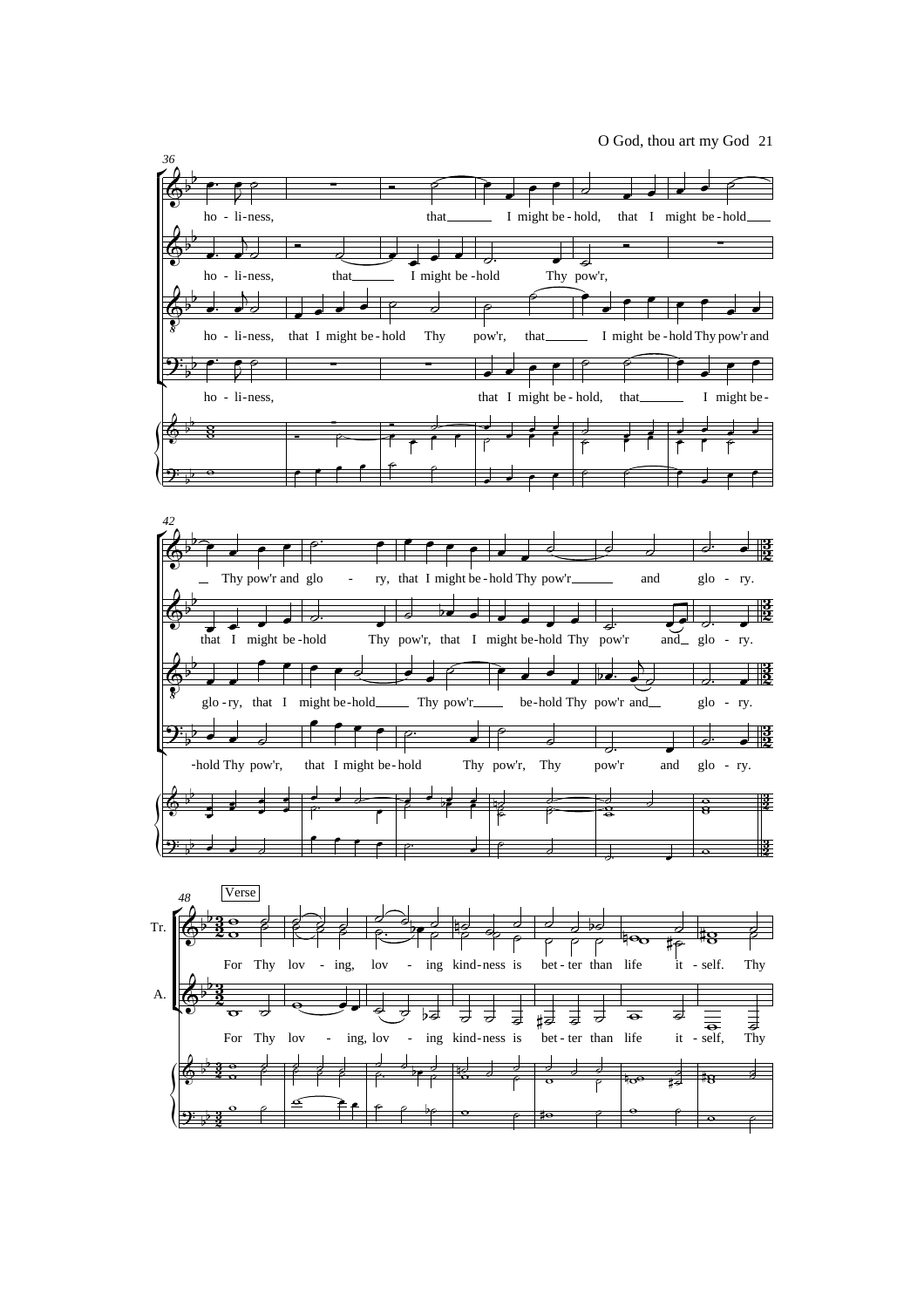



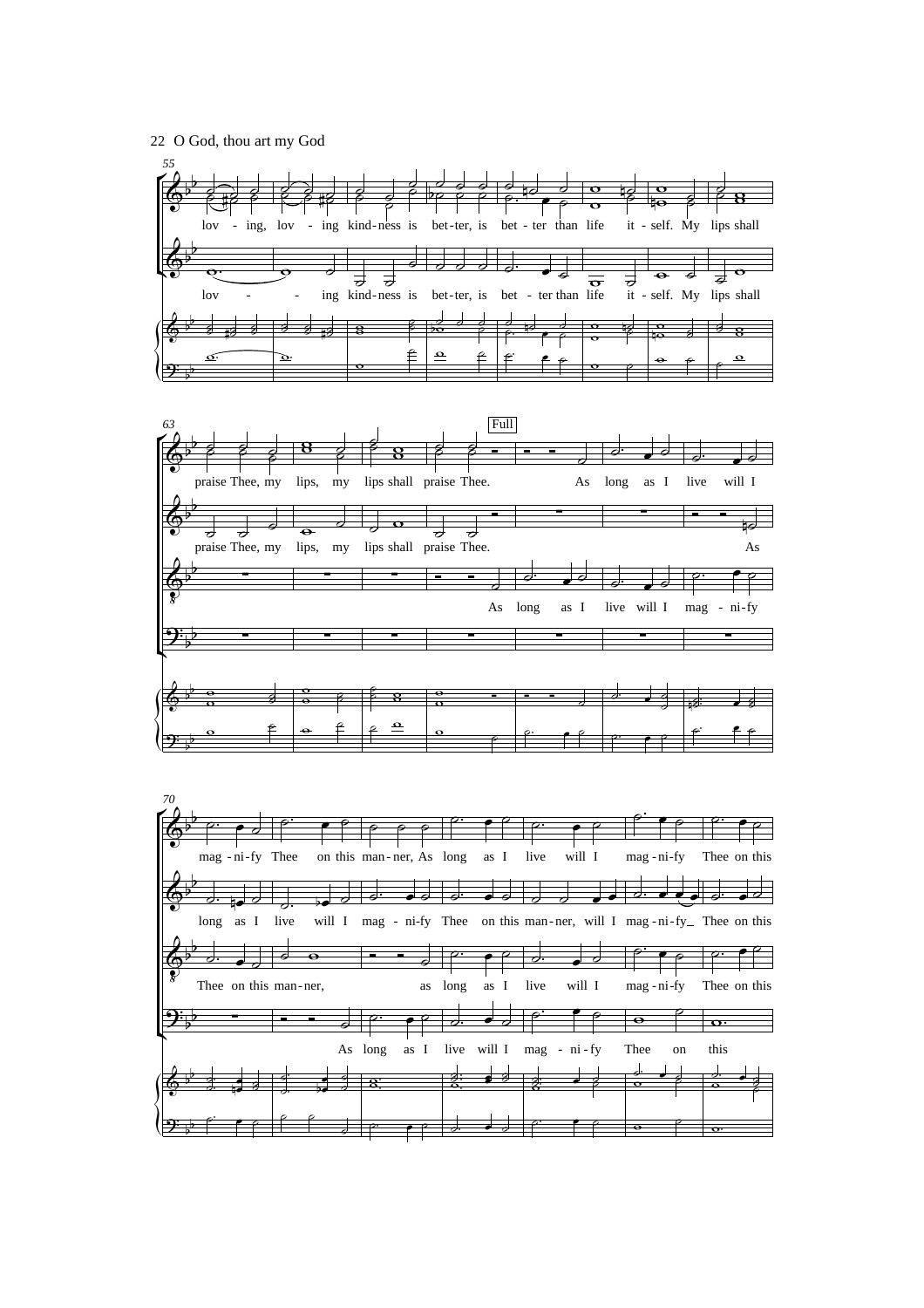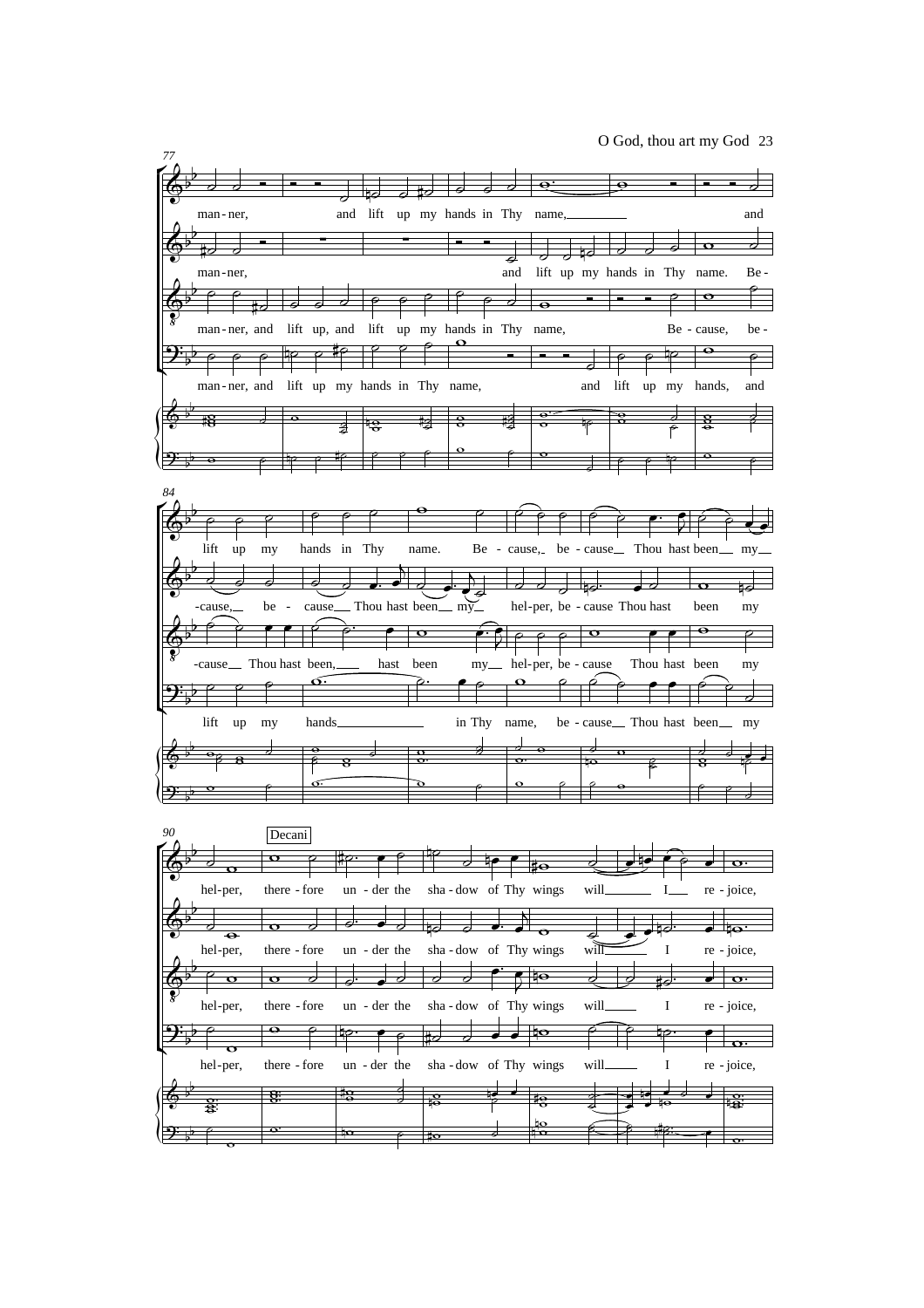| o.<br>෬<br>$\mathbf{e}$ .<br>$\bullet$<br>there - fore un - der the sha-dow of Thy wings will<br>re - joice.<br>ᡴ<br>Å<br>$\overline{\mathbf{o}}$ .<br>re - joice.<br>there - fore un - der the sha-dow of Thy wings<br>will<br>$\mathbf o$<br>$\overline{\mathbf{e}}$<br>o.<br>$\sigma$<br>$\frac{6}{8}$<br>there - fore un - der the sha-dow of Thy wings<br>$will$ I<br>re - joice.<br>$\bullet$<br>$\overline{\mathbf{a}}$<br>A<br>$\overline{\mathbf{e}}$ .<br>there - fore un - der the sha-dow of Thy wings will<br>re - joice.<br>Ι<br>$\bullet$<br>$\mathbf{C}$<br>$\mathbf{e}$<br>8<br>$\mathbf{o}$<br>$\mathbf \sigma$<br>ᡴ<br>$\mathbf{\sigma}$ | 97 | Cantoris |  |           |  |  |  |
|-------------------------------------------------------------------------------------------------------------------------------------------------------------------------------------------------------------------------------------------------------------------------------------------------------------------------------------------------------------------------------------------------------------------------------------------------------------------------------------------------------------------------------------------------------------------------------------------------------------------------------------------------------------|----|----------|--|-----------|--|--|--|
|                                                                                                                                                                                                                                                                                                                                                                                                                                                                                                                                                                                                                                                             |    |          |  |           |  |  |  |
|                                                                                                                                                                                                                                                                                                                                                                                                                                                                                                                                                                                                                                                             |    |          |  |           |  |  |  |
|                                                                                                                                                                                                                                                                                                                                                                                                                                                                                                                                                                                                                                                             |    |          |  |           |  |  |  |
|                                                                                                                                                                                                                                                                                                                                                                                                                                                                                                                                                                                                                                                             |    |          |  |           |  |  |  |
|                                                                                                                                                                                                                                                                                                                                                                                                                                                                                                                                                                                                                                                             |    |          |  |           |  |  |  |
|                                                                                                                                                                                                                                                                                                                                                                                                                                                                                                                                                                                                                                                             |    |          |  |           |  |  |  |
|                                                                                                                                                                                                                                                                                                                                                                                                                                                                                                                                                                                                                                                             |    |          |  |           |  |  |  |
|                                                                                                                                                                                                                                                                                                                                                                                                                                                                                                                                                                                                                                                             |    |          |  |           |  |  |  |
|                                                                                                                                                                                                                                                                                                                                                                                                                                                                                                                                                                                                                                                             |    |          |  |           |  |  |  |
| $\overline{\mathbf{a}}$<br>$\overline{\bullet}$<br>$\overline{\mathbf{e}}$                                                                                                                                                                                                                                                                                                                                                                                                                                                                                                                                                                                  |    |          |  | $\bullet$ |  |  |  |

| 103<br>Decani<br>$\ast$                                                                                                                                                                      |                                                                                                 |
|----------------------------------------------------------------------------------------------------------------------------------------------------------------------------------------------|-------------------------------------------------------------------------------------------------|
| $\mathbf o$<br>$\bullet$<br>$\mathbf \Theta$<br>Θ<br>$\sigma$                                                                                                                                | o<br>$\bullet$                                                                                  |
| $-$ le $-$ lu<br>$-$ ja,<br>Al<br>$-$ le<br>lu<br>ja,<br>al<br>$\sim$<br>$\sim$                                                                                                              | al<br>$-$ le<br>lu<br>$-$ ja, al $-$<br>$\sim$                                                  |
| $\bullet$<br>Θ<br>$\sigma$<br>π<br>᠊ᠬ                                                                                                                                                        | $\mathbf \sigma$<br>10                                                                          |
| ↵<br>Al<br>le<br>ja,<br>le<br>lu<br>lu<br>al<br>ja,<br>$\sim$ $-$<br>$\blacksquare$<br>$\blacksquare$<br>÷,<br>$\overline{\phantom{a}}$<br>$\overline{\phantom{a}}$                          | al<br>le<br>lu<br>ja, al -<br>$\blacksquare$<br>$\overline{\phantom{a}}$<br>÷                   |
| $\bullet$<br>$\bm{\sigma}$<br>$\bullet$<br>$\mathbf \Theta$<br>╭                                                                                                                             | $\bullet$<br>Θ                                                                                  |
| Al<br>le - lu<br>al<br>ja,<br>le<br>lu<br>$\blacksquare$<br>$\sim$<br>ja,<br>$\overline{\phantom{a}}$<br>$\frac{1}{2}$<br>$\overline{\phantom{m}}$                                           | al<br>- lu - ja,<br>- al<br>$-$ le                                                              |
| $\Omega$<br>$\Omega$<br>$\mathbf o$<br>$\bullet$                                                                                                                                             | $\bullet$                                                                                       |
| Al<br>le<br>le<br>$-lu$<br>ja,<br>lu<br>al<br>$\overline{\phantom{a}}$<br>$\blacksquare$<br>$\overline{\phantom{a}}$<br>$\overline{\phantom{a}}$<br>$ja_{\cdot}$<br>$\overline{\phantom{a}}$ | le<br>al<br>ja, al -<br>lu<br>$\sim 10$<br>$\overline{\phantom{a}}$<br>$\overline{\phantom{m}}$ |
| $\sigma$<br>$\overline{\bullet}$<br>$\bullet$<br>$\bullet$<br>8<br>\$<br>$\mathbf{\sigma}$<br>୷<br>$\overline{\mathbf{e}}$<br>$\overline{\bullet}$                                           | <del>유</del><br>ъź<br>7.                                                                        |
| $\Omega$<br>$\Omega$<br>$\mathbf \tau$                                                                                                                                                       | $\bullet$<br>母                                                                                  |

| 109<br>$[\mathbf{tr}]$                                 |                                | Cantoris                                       |                                                               |                                                                  |                                           |
|--------------------------------------------------------|--------------------------------|------------------------------------------------|---------------------------------------------------------------|------------------------------------------------------------------|-------------------------------------------|
| ė<br>$\bullet$                                         | $\overline{\mathbf{C}}$        | -,<br>$\mathbf \sigma$                         | $\mathbf \sigma$<br>7                                         | $\bullet$                                                        | $\bullet$                                 |
| $-le -$<br>lu<br>٠                                     | ja.                            | Al<br>le<br>$\blacksquare$                     | ja,<br>lu<br>$\sim$<br>$\overline{\phantom{a}}$               | $le - lu$<br>al<br>$\overline{\phantom{a}}$                      | ja,<br>$\overline{\phantom{a}}$           |
| A<br>bб                                                | $\mathbf{o}$                   | Θ<br>$\sigma$                                  | $\sigma$<br>↵                                                 | $\mathbf \sigma$                                                 | ↗<br>π                                    |
| $-le -$<br>lu                                          | ja,                            | Al<br>le<br>$\overline{\phantom{a}}$           | lu<br>ja,<br>$\sim$<br>$\overline{\phantom{a}}$               | al<br>le<br>$\overline{\phantom{a}}$                             | $-$ lu<br>ja,<br>$\overline{\phantom{a}}$ |
|                                                        | $\mathbf{o} \cdot$             | $\mathbf \sigma$                               | $\mathbf \sigma$<br>╭                                         | $\overline{\phantom{a}}$                                         | Θ<br>$\bullet$                            |
| lu<br>$-le -$<br>$\qquad \qquad \blacksquare$          | ja,                            | Al<br>le<br>$\overline{\phantom{a}}$           | ja,<br>lu<br>$\blacksquare$<br>$\overline{\phantom{a}}$       | le<br>al<br>$\overline{\phantom{a}}$<br>$\overline{\phantom{a}}$ | lu<br>ja,<br>$\overline{\phantom{a}}$     |
| $\cdot$ . D<br>$\sigma$                                |                                | $\bullet$<br>٣σ                                | $\bullet$<br>$\bullet$ be                                     | $\bullet$<br>7                                                   | $\bullet$                                 |
| 7<br>-le<br>lu<br>$\overline{\phantom{a}}$<br>٠        | $\overline{\mathbf{O}}$<br>ja, | Al<br>le<br>$\overline{\phantom{a}}$           | lu<br>$ja$ <sub>—</sub><br>$\sim$<br>$\overline{\phantom{a}}$ | le<br>al<br>$\overline{\phantom{a}}$<br>$\overline{\phantom{a}}$ | lu<br>ja,<br>$\overline{\phantom{a}}$     |
| $\overline{\bullet}$<br>з<br>牾<br>$\overline{\bullet}$ | $\frac{1}{3}$                  | $\mathbf{o}$<br>다<br>⋥<br>$\overline{\bullet}$ | $\circ$<br>▱<br>$\overline{\bullet}$<br>귱                     | है                                                               | $\frac{8}{6}$<br>⋴                        |
| $\sigma$                                               | $\overline{\mathbf{o}}$        | $\bullet$                                      | $\bullet$<br>$\mathcal{P}$                                    | $\overline{\bullet}$                                             | $\overline{\bullet}$                      |
|                                                        |                                |                                                |                                                               |                                                                  |                                           |

\* Bar 106, treble: rhythm reversed in one source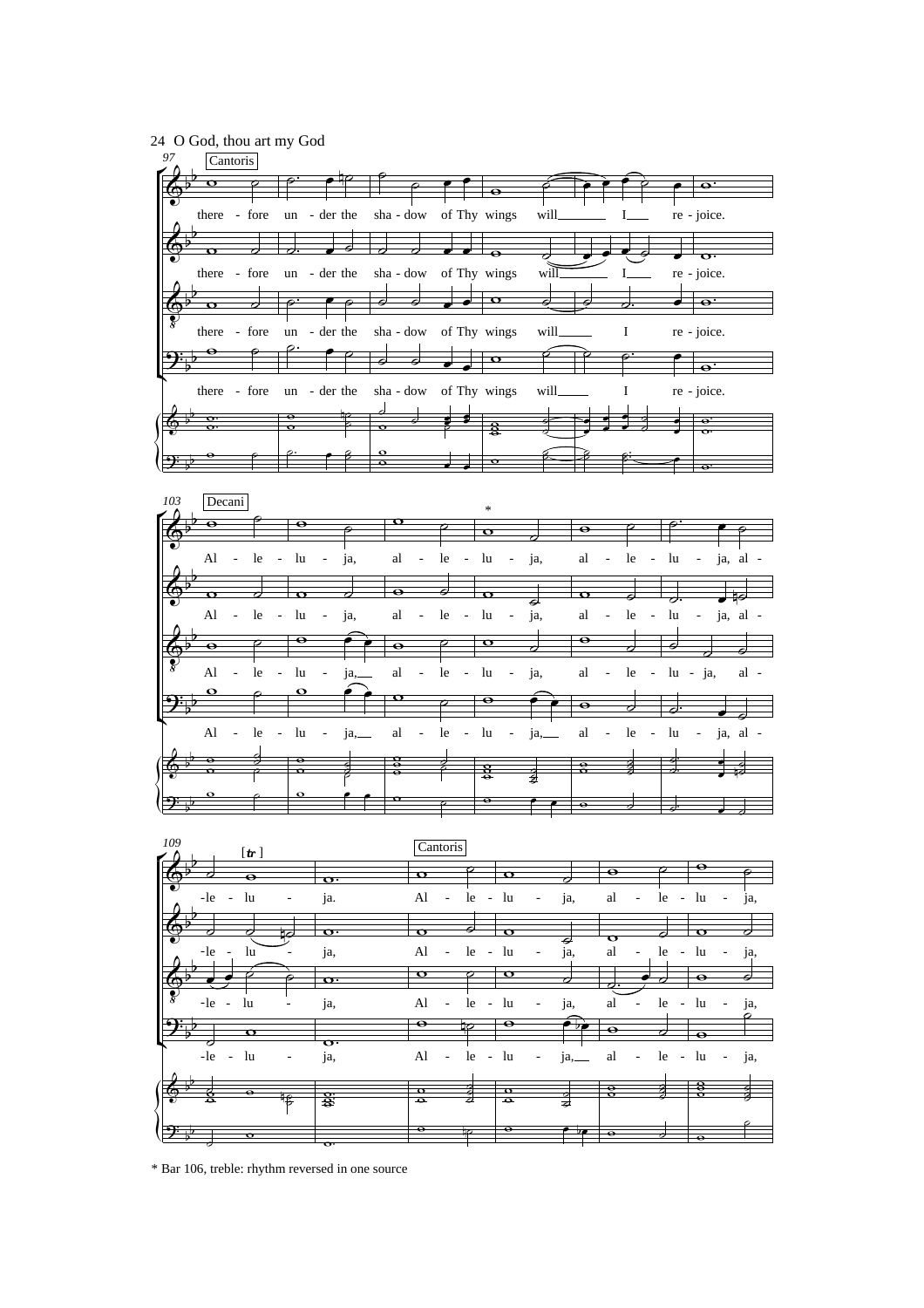|                                                      |                                                                                  |                                                                                  |                                                                  |                                           | O God, thou art my God 25                                            |
|------------------------------------------------------|----------------------------------------------------------------------------------|----------------------------------------------------------------------------------|------------------------------------------------------------------|-------------------------------------------|----------------------------------------------------------------------|
| 115                                                  |                                                                                  |                                                                                  | $[\mathbf{tr}]$                                                  |                                           | Decani                                                               |
| $\sigma$                                             |                                                                                  |                                                                                  | O                                                                | $\overline{\mathbf{e}}$                   | ‡Θ<br>Θ                                                              |
| О.<br>al                                             | $\rm le$<br>lu<br>L,                                                             | ja,<br>$\mathop{\rm al}\nolimits$<br>÷,                                          | $le -lu$<br>÷,                                                   | ja.                                       | Al<br>le -<br>÷,                                                     |
|                                                      | Θ                                                                                | 6                                                                                |                                                                  |                                           | $\bullet$<br>0                                                       |
| al                                                   | $\frac{1}{2}$ - lu<br>ja,<br>$\sim$                                              | Ò<br>$\operatorname{al}$<br>le<br>÷,                                             | $\overline{\mathbf{o}}$<br>lu<br>÷,<br>$\overline{\phantom{a}}$  | $\overline{\mathbf{o}}$<br>ja.            | Al<br>le -<br>÷,                                                     |
| Θ                                                    | 0                                                                                | ग्र                                                                              | 6                                                                | $\mathbf{e}$ .                            | $\bullet$<br>ρ                                                       |
| al                                                   | le<br>lu<br>÷,<br>÷,                                                             | ja, al<br>le<br>$\Box$                                                           | lu<br>÷,                                                         | ja.                                       | A <sub>1</sub><br>le -<br>L.                                         |
| $\mathbf o$                                          | Θ                                                                                | ↗                                                                                | $\mathbf \Theta$                                                 |                                           | $\mathbf{\Omega}$<br>ρ                                               |
| al                                                   | le<br>$\ln$                                                                      | ja,<br>al<br>le<br>$\frac{1}{2}$                                                 | lu<br>$\Box$                                                     | $\overline{\mathbf{o}}$ .<br>ja.          | Al<br>le                                                             |
| g                                                    |                                                                                  |                                                                                  |                                                                  | $\overline{\mathbf{e}}$                   | l8                                                                   |
|                                                      |                                                                                  |                                                                                  | $\frac{\sigma}{\sigma}$                                          | $\overline{\mathbf{B}}$                   |                                                                      |
|                                                      | $\mathbf \sigma$                                                                 |                                                                                  | $\overline{\bullet}$                                             | $\overline{\mathbf{e}}$                   | $\mathbf{o}$                                                         |
| 120                                                  | Cantoris                                                                         |                                                                                  | Full                                                             |                                           |                                                                      |
| $\mathbf o$                                          | $\mathbf o$                                                                      | Θ<br>$\mathbf{\Theta}$                                                           | $\mathbf \Theta$                                                 | Θ<br>$\mathbf o$                          | $\bullet$                                                            |
| -lu<br>ja,                                           | al<br>le                                                                         | $-1u$<br>ja,<br>$\overline{a}$                                                   | le<br>- lu<br>al<br>$\frac{1}{2}$                                | ja,                                       | le<br>al                                                             |
|                                                      |                                                                                  |                                                                                  |                                                                  |                                           |                                                                      |
| $\mathbf \Theta$<br>Θ<br>$\mathbf{-lu}$<br>ja,<br>ä, | ♂<br>$\Omega$<br>$l$ e<br>al<br>$\sim$<br>÷,                                     | $\Omega$<br>ø<br>ja,<br>lu<br>÷,                                                 | ರ<br>$\overline{\mathbf{e}}$<br>$l$ e<br>al<br>$\sim$<br>÷,      | $\overline{\mathbf{e}}$<br>♂<br>ja,<br>lu | Þ<br>al<br>le                                                        |
| $\mathbf o$                                          | $\mathbf o$                                                                      | $\bullet$<br>Θ                                                                   | $\bullet$                                                        | $\mathbf o$                               |                                                                      |
| ę<br>-lu<br>ja,                                      | $l$ e<br>al<br>$\sim$<br>$\overline{\phantom{m}}$                                | lu<br>ja,<br>-                                                                   | al<br>le<br>$\overline{\phantom{m}}$<br>$\overline{\phantom{a}}$ | lu<br>ja,                                 | le<br>al<br>÷,<br>$\overline{\phantom{a}}$                           |
| 710<br>σ                                             | $\bullet$<br>20                                                                  | $\bullet$<br>P                                                                   | $\Omega$                                                         | $\mathbf \Theta$                          |                                                                      |
| -lu<br>ja,<br>÷                                      | $l$ e<br>al<br>$\overline{\phantom{m}}$                                          | - lu<br>ja,<br>÷,                                                                | Ο<br>le<br>al<br>$\frac{1}{2}$                                   | O<br>$-1u$<br>ja,                         | $\overline{\mathbf{o}}$<br>ರ<br>al<br>le<br>$\overline{a}$           |
|                                                      |                                                                                  |                                                                                  |                                                                  |                                           |                                                                      |
| $\frac{1}{6}$<br>$\overline{\bullet}$                | $\frac{8}{9}$<br>g                                                               | $\overline{\mathbf{g}}$ :<br>ত                                                   | $\overline{\frac{8}{3}}$<br>g                                    | $\frac{8}{8}$                             | $\frac{8}{9}$                                                        |
| ℡<br>σ                                               | $\overline{\bullet}$<br>ÞΡ                                                       | $\overline{\bullet}$<br>₽                                                        | $\overline{\mathbf{C}}$                                          | $\bullet$                                 |                                                                      |
| 126                                                  |                                                                                  |                                                                                  |                                                                  |                                           | $\overline{\mathbf{o}}$<br>$\bigcap$                                 |
|                                                      | $\overline{\bullet}$<br>♂                                                        | Θ<br>$\mathbf{\Omega}$                                                           | $\mathbf \Theta$                                                 |                                           | ▌<br>Ō<br>$\mathbf \Theta$                                           |
| $-lu$<br>ja,<br>$\omega_{\rm{eff}}$                  | $\mathop{\rm al}\nolimits$<br>1e<br>$\overline{\phantom{a}}$                     | $-$ lu $-$<br>ja,                                                                | $\mathop{\rm al}\nolimits$<br>$\blacksquare$                     | $l$ e<br>$\overline{\phantom{a}}$         | $_{\rm lu}$<br>ja.<br>$\Box$                                         |
|                                                      |                                                                                  |                                                                                  |                                                                  |                                           | $\curvearrowright$<br>$\frac{1}{4}$                                  |
| ರ<br>$\bullet$<br>-lu<br>ja,<br>÷                    | $\overline{\mathbf{e}}$<br>ಶ<br>$\rm le$<br>$\mathop{\rm al}\nolimits$<br>$\sim$ | $\overline{\mathbf{e}}$<br>ರ<br>$_{\rm lu}$<br>ja,<br>$\equiv$<br>$\blacksquare$ | $\overline{\bullet}$<br>al<br>$\blacksquare$                     | le                                        | ರ<br>$\overline{\mathbf{o}}$<br>$_{\rm lu}$<br>ja.<br>$\blacksquare$ |
| Θ                                                    | $\overline{\bullet}$                                                             | $\mathbf{o}$                                                                     |                                                                  |                                           | ⌒<br>┨                                                               |
| $\mathbf{o}$<br>$\mathbf{-lu}$<br>ja,                | $\mathop{\rm al}\nolimits$<br>$1\mathrm{e}$                                      | ρ                                                                                | ∙                                                                | $1\mathrm{e}$                             | $\overline{\mathbf{o}}$<br>$\rm l\rm u$                              |
| $\blacksquare$                                       | $\blacksquare$                                                                   | $_{\rm lu}$<br>ja,<br>$\Box$<br>$\overline{\phantom{a}}$<br>$\overline{\bullet}$ | al<br>$\overline{\phantom{a}}$                                   | $\bar{\phantom{a}}$                       | ja.<br><br>÷,                                                        |
| $\overline{\bullet}$                                 | $\Omega$<br>d                                                                    | J                                                                                | $\bullet$                                                        | ರ                                         | Ï<br>ठ<br>$\overline{\mathbf{o}}$                                    |
| $-lu$<br>ja,<br>$\Box$                               | $\mathop{\rm al}\nolimits$<br>$1\mathrm{e}$<br>$\overline{\phantom{a}}$          | $_{\rm lu}$<br>ja,<br>$\Box$<br>$\Box$                                           | $\mathop{\rm al}\nolimits$                                       | $1\mathrm{e}$<br>$\blacksquare$           | $\rm l\rm u$<br>ja.<br>$\hat{\phantom{a}}$                           |
| $\frac{8}{8}$                                        | $\frac{8}{5}$<br>g                                                               | $\frac{8}{8}$<br>g                                                               | $\frac{8}{9}$                                                    | ⇁                                         | $\frac{8}{8}$                                                        |
|                                                      |                                                                                  | $\overline{\bullet}$                                                             |                                                                  |                                           | $\Omega$                                                             |
|                                                      | $\circ$                                                                          |                                                                                  | $\sigma$                                                         |                                           | $\overline{\mathbf{e}}$ :                                            |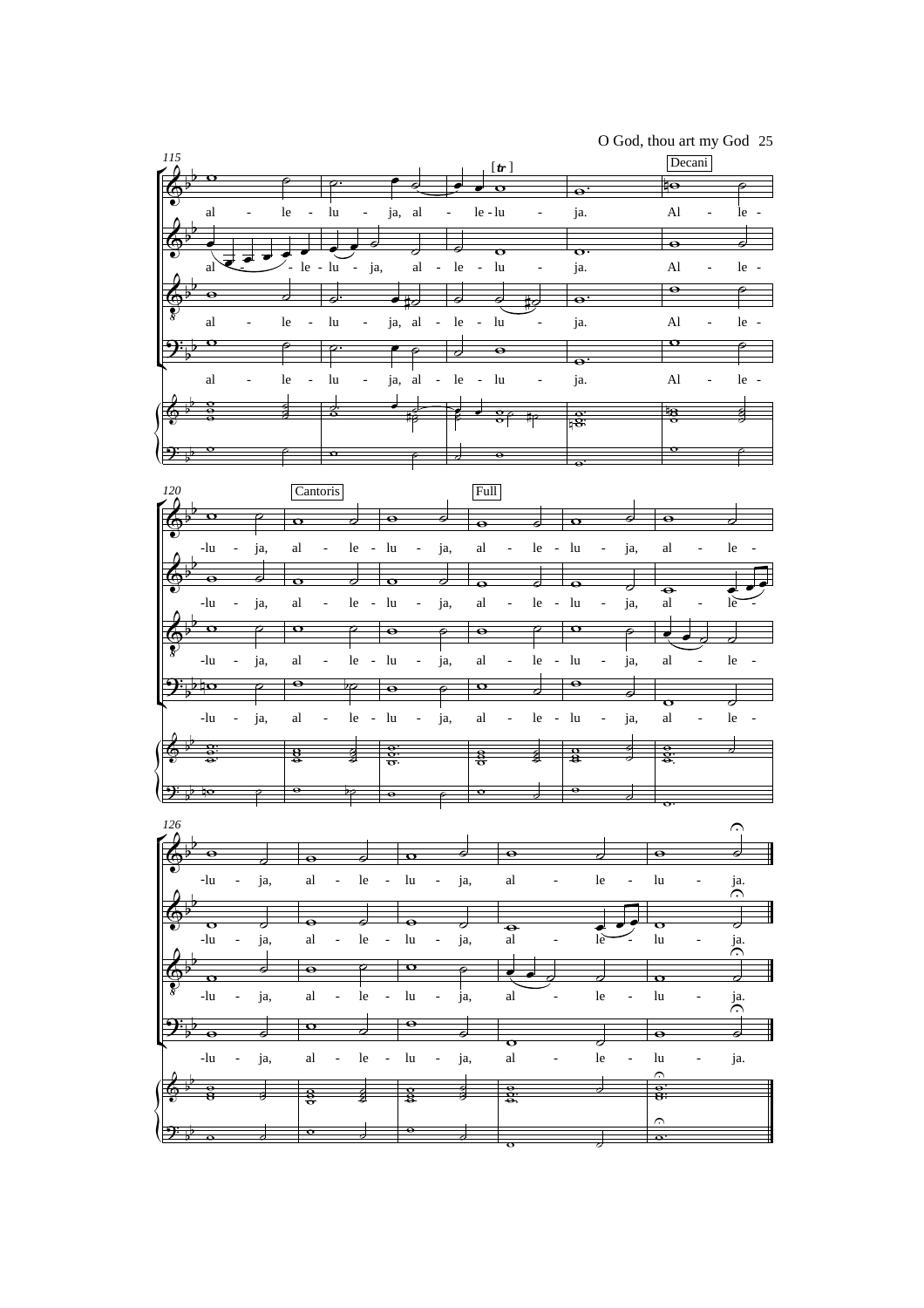4 4 4  $\frac{4}{4}$ 4  $\frac{4}{4}$ 4 4 4 4 4 1 4 1 from the Litany Henry Purcell Treble I Treble II Alto Tenor Bass Organ ŕ ľ  $\left\{\right\}$  $\Phi$ Re - mem ber, - re  $\overline{\phantom{0}}$  $\overline{\phantom{0}}$  $\overline{z}$  $\overline{\phantom{a}}$ mem - ber  $\overline{\phantom{0}}$  $\overline{\phantom{0}}$ -ber not, Lord,  $\overline{\phantom{0}}$  $\overline{\phantom{0}}$ our of - fen-ces, re  $\overline{\phantom{a}}$  $\overline{\phantom{a}}$  $\overline{\bullet}$  $\overline{d}$  $\overline{\bullet}$ - mem-ber, re  $\overline{\phantom{a}}$  $\overline{\phantom{0}}$  $\overline{\phantom{a}}$ re- $\Phi$ Re - mem ber, - re  $\overline{\phantom{a}}$  $\overline{\phantom{a}}$  $\exists$ ⋡• mem - ber  $\overline{\phantom{a}}$  $\overline{d}$ -ber not, Lord, <del>J</del>  $\exists$ our of - fen-ces, re  $\overline{\phantom{0}}$  $\overline{\phantom{a}}$  $\overline{\phantom{a}}$  $\exists$  $\overline{\phantom{a}}$ - mem-ber, re  $\bullet$ p P re- $\Phi$  $\overrightarrow{Re}$  -  $\overrightarrow{Re}$  re  $\overline{\phantom{0}}$ mem - ber  $\overline{\phantom{0}}$  $\overline{a}$  $\overrightarrow{c}$   $\overrightarrow{d}$   $\overrightarrow{d}$   $\overrightarrow{c}$   $\overrightarrow{c}$   $\overrightarrow{c}$   $\overrightarrow{c}$   $\overrightarrow{c}$   $\overrightarrow{c}$   $\overrightarrow{c}$   $\overrightarrow{c}$   $\overrightarrow{c}$   $\overrightarrow{c}$   $\overrightarrow{c}$   $\overrightarrow{c}$   $\overrightarrow{c}$   $\overrightarrow{c}$   $\overrightarrow{c}$   $\overrightarrow{c}$   $\overrightarrow{c}$   $\overrightarrow{c}$   $\overrightarrow{c}$   $\overrightarrow{c}$   $\overrightarrow{c}$   $\overrightarrow{$  $\overline{\phantom{0}}$  $\exists$  $\overline{\phantom{0}}$  $\overline{\phantom{a}}$ - mem-ber, re  $\overline{\bullet}$  $\frac{1}{2}$  $\overline{\bullet}$ re- $\Phi$  $\frac{Q}{g}$  Re - mem-ber, re  $\overline{\phantom{a}}$  $\overline{\phantom{a}}$  $\overline{d}$ r - mem ber  $\overline{\phantom{0}}$  $\overline{\phantom{0}}$ -ber not, Lord, our<sub>-of-fen-ces, re</sub>  $\overline{\bullet}$  $\overline{a}$ é  $\epsilon$   $\epsilon$  $\overline{\mathbb{t}^d}$  $\overline{\bullet}$ - mem-ber, re  $\overline{\phantom{0}}$  $\overline{a}$  $\overline{\phantom{a}}$ re-<u>ี่คุะ</u> Re - mem ber, - re  $\overline{\phantom{a}}$  $\overline{\phantom{a}}$  $\overline{\partial}$  $\overline{\phantom{0}}$ - mem ber  $\overline{\phantom{0}}$ e -ber not, Lord,  $\overline{\phantom{a}}$ ‡e our of - fen-ces, re **‡e** P  $\overline{\phantom{a}}$  $\overline{\phantom{0}}$  $\overline{\phantom{a}}$ - mem-ber, re  $\overline{\phantom{0}}$  $\overline{a}$  $\overline{\phantom{0}}$ re- $\frac{64}{9}$  $\frac{1}{2}$ g  $\frac{1}{2}$  $\overline{1}$  $\frac{1}{2}$ ş  $\frac{8}{2}$  $\frac{8}{3}$ a  $rac{1}{2}$  $\frac{1}{2}$ ş  $\frac{1}{2}$   $\frac{1}{2}$   $\frac{1}{2}$ <u>डा</u><br>‡ट ş  $\frac{1}{2}$ é  $\overline{\phantom{a}}$  $\frac{1}{2}$  $\overline{\phantom{a}}$ P  $\frac{1}{2}$  ,  $\frac{1}{2}$  ,  $\frac{1}{2}$  ,  $\frac{1}{2}$  ,  $\frac{1}{2}$  ,  $\frac{1}{2}$  ,  $\frac{1}{2}$  ,  $\frac{1}{2}$  ,  $\frac{1}{2}$  ,  $\frac{1}{2}$  ,  $\frac{1}{2}$  ,  $\frac{1}{2}$  ,  $\frac{1}{2}$  ,  $\frac{1}{2}$  ,  $\frac{1}{2}$  ,  $\frac{1}{2}$  ,  $\frac{1}{2}$  ,  $\frac{1}{2}$  ,  $\frac{1$ *6* ŕ ľ  $\Phi$ -mem-ber not,  $\overline{\phantom{a}}$  $\overline{\partial}$  $\overline{\phantom{a}}$ Lord, our  $\overline{\nu}$  $\overline{\phantom{a}}$ of - fen - ces, nor  $\overline{\phantom{a}}$ h  $\overline{\bullet}$  $\frac{1}{\phi}$  $\overline{\phantom{0}}$ th'of-fen  $\overline{\phantom{0}}$ é è - ces of our fore  $\overline{\bullet}$  $\overline{\phantom{0}}$  $\overline{\phantom{0}}$  $\leftarrow$ -  $\Phi$ -mem-ber not,  $\overline{\phantom{0}}$ p  $\overline{\phantom{0}}$ Lord, our  $\overline{2}$  $\overline{\cdot}$ of  $\overline{\mathbf{R}}$ ₹ - fen-ces, nor  $\overline{\phantom{0}}$  $\frac{1}{\sigma}$  $\overline{\phantom{a}}$ th'of-fen  $\overline{\phantom{a}}$ र्  $\overline{\phantom{a}}$ - ces of our fore  $\overline{\phantom{a}}$  $\overline{\phantom{a}}$  $\overline{\phantom{a}}$  $\overline{\mathcal{L}^{\sharp\sigma}}$ -  $\Phi$ mem - ber  $\overline{\phantom{0}}$  $\overline{a}$ -ber not, Lord, our  $\overline{\phantom{0}}$  $\overline{a}$  $\overline{\phantom{a}}$ of  $\overline{\phantom{a}}$  $\overline{b}$ fen  $\overline{\phantom{a}}$ - fen-ces,  $\overline{\phantom{a}}$ -ces, nor  $\overline{\phantom{a}}$ th'of  $\overline{\phantom{a}}$ - fen - ces of  $\overline{\cdot}$  $\overline{\phantom{a}}$ h  $\overline{\epsilon}$  ,  $\overline{\epsilon}$ our fore  $\overline{\phantom{a}}$  $\overrightarrow{\sigma}$   $\overrightarrow{\sigma}$ .<br>
ore - fa - thers;  $\Phi$  $\sum_{m=1}^{\infty}$  $\overline{\phantom{a}}$  $\exists$ -ber not, Lord, our  $\overline{\phantom{a}}$  $\overline{\phantom{0}}$  $\overline{\cdot}$ of - fen-ces, nor th'of-fen - ces  $\overline{\phantom{0}}$  $\overline{b}$  $\overline{\phantom{a}}$  $\overline{\phantom{a}}$  $\frac{1}{\bullet}$  $\overline{\phantom{0}}$  $\overline{P}$  $\overline{\phantom{0}}$ - ces of  $\overline{d}$ our  $\overline{\bigcup}$ fore  $\frac{1}{2}$ - <u> 9:</u> mem - ber  $\overline{\phantom{0}}$  $\overline{\mathbf{e}}$ -ber not, Lord, our  $\overline{\phantom{0}}$  $\overline{\phantom{0}}$ 4€ of - fen-ces, nor  $\overline{\mathbf{f}}$ ₹ r o.  $\overline{\phantom{0}}$ th'of-fen  $\overline{\phantom{a}}$ ‡ट्  $\overline{\bullet}$ - ces of our fore ₽  $\overline{\phantom{a}}$  $\overline{\phantom{a}}$  $\overline{\bullet}$ -

 $\left\langle \right\vert$ G 3 g  $\frac{1}{2}$  $\frac{1}{2}$  $\frac{1}{2}$ ş  $\overline{\phantom{a}}$   $\overline{\phantom{a}}$ g  $\frac{1}{2}$  $\frac{1}{2}$   $\frac{1}{3}$ l,  $\frac{8}{2}$   $\frac{8}{2}$  $\frac{1}{2}$   $\sim$   $\sim$  $\overset{\circ}{\circ}\overset{\bullet}{\circ}\overset{\bullet}{\circ}$  $\frac{1}{2}$   $\frac{1}{2}$  $\overline{\phantom{a}}$  $\frac{1}{2}$  #8  $\frac{1}{2}$  .  $\frac{1}{2}$  is the contract of  $\frac{1}{2}$  is the contract of  $\frac{1}{2}$  is the contract of  $\frac{1}{2}$  is the contract of  $\frac{1}{2}$  is the contract of  $\frac{1}{2}$  is the contract of  $\frac{1}{2}$  is the contract of  $\frac{1}{2}$  is the c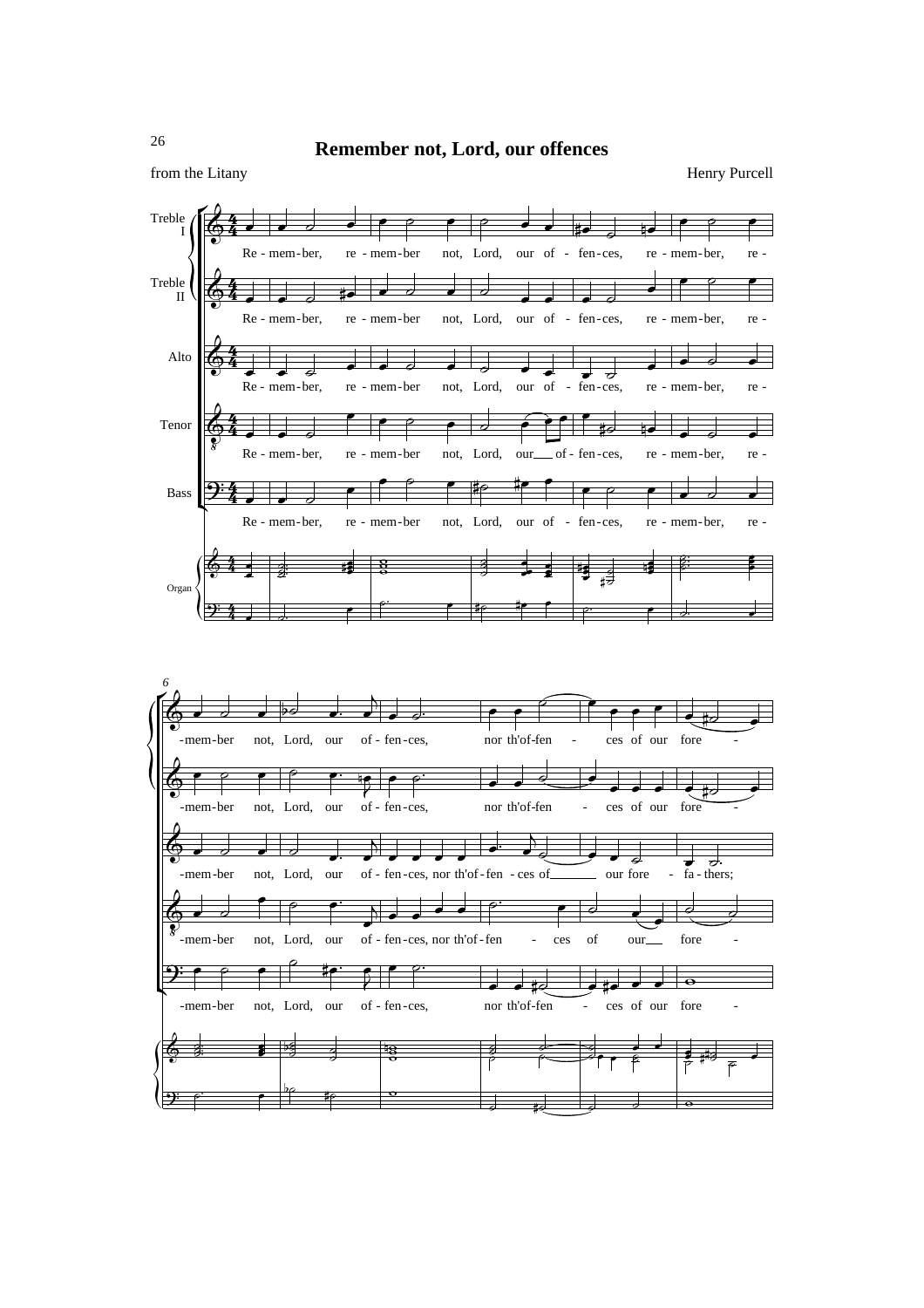

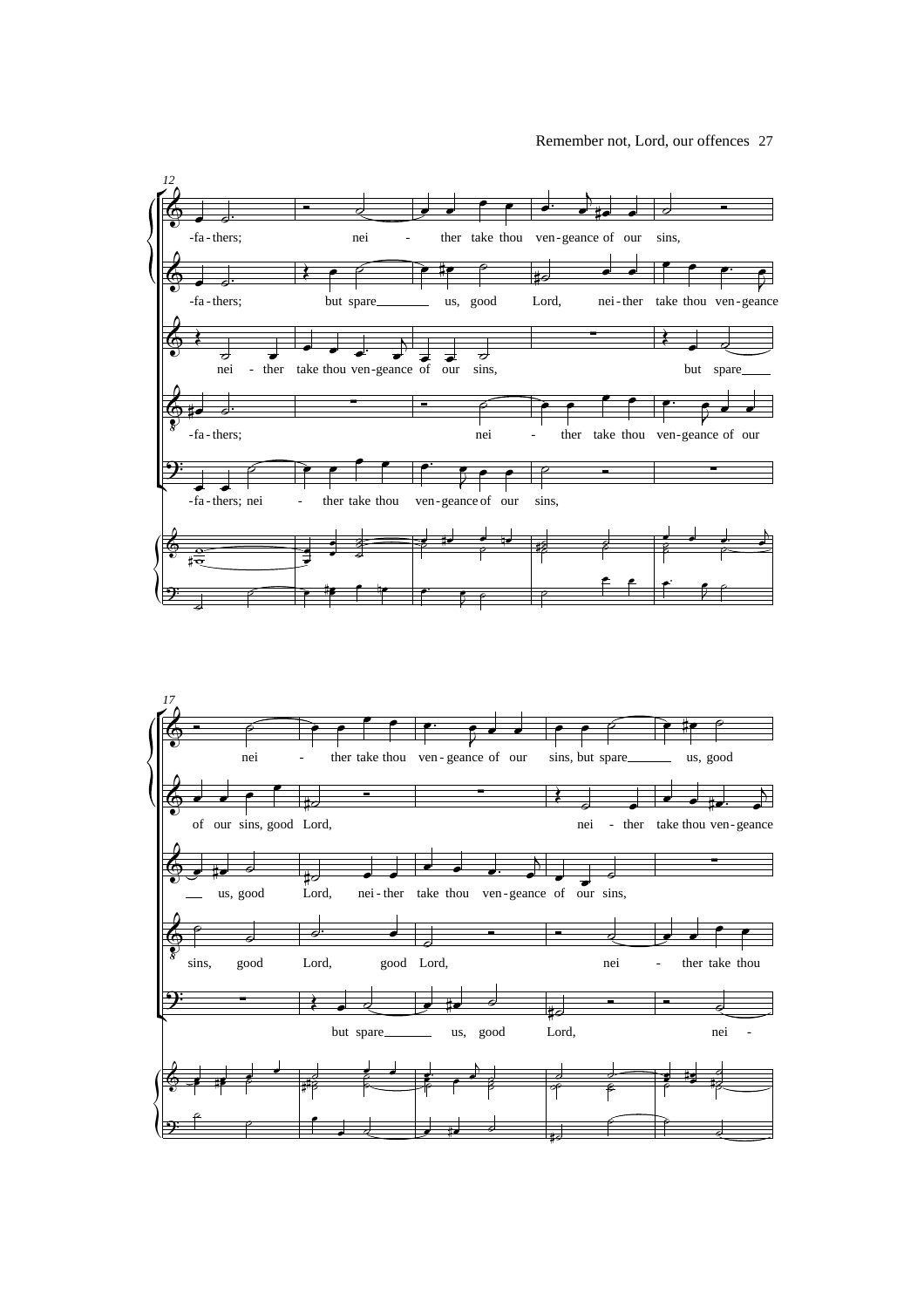